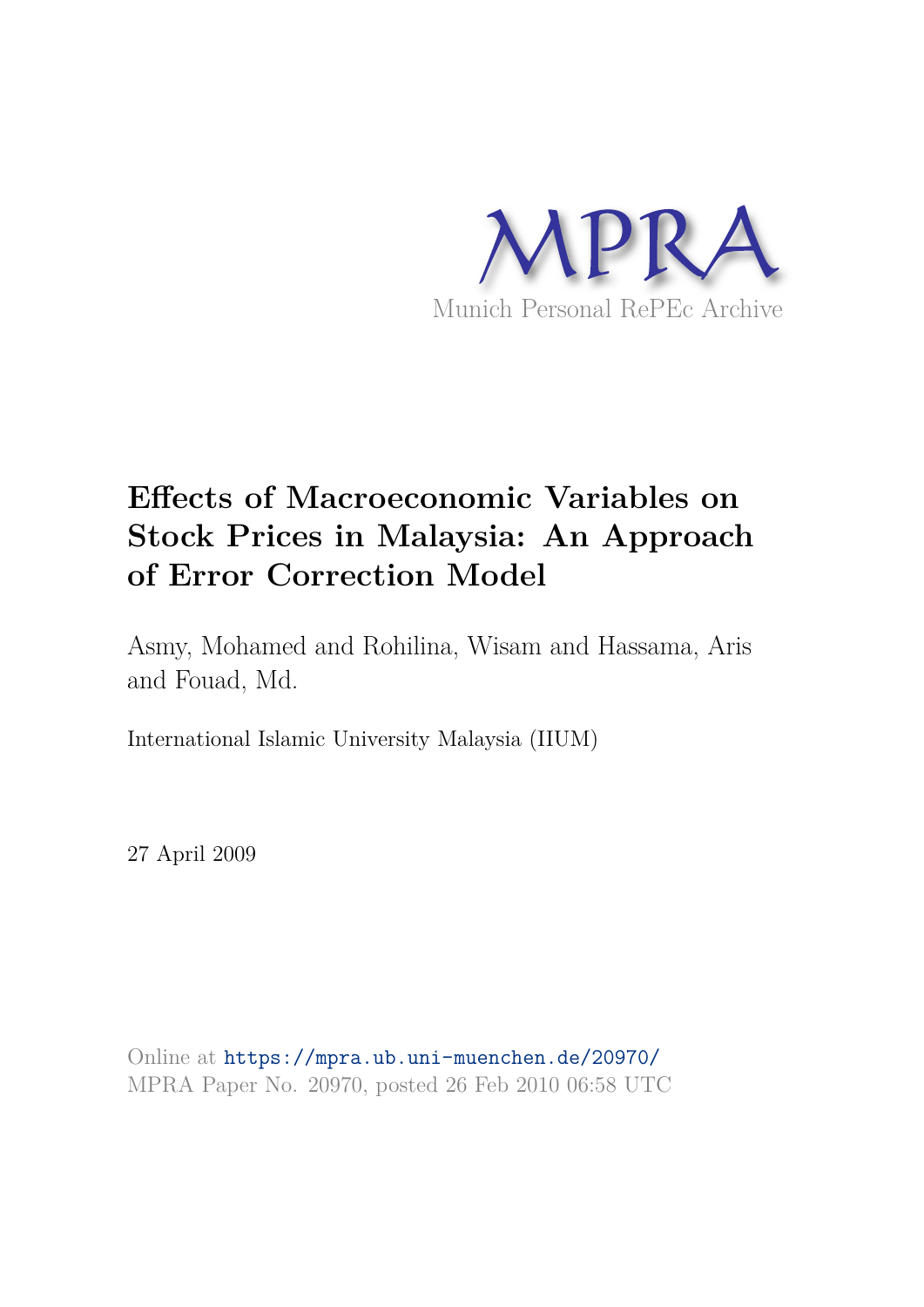# **EFFECTS OF MACROECONOMIC VARIABLES ON STOCK PRICES IN MALAYSIA: AN APPROACH OF ERROR CORRECTION MODEL**

## **Mohamed Asmy Bin Mohd Thas Thaker, Wisam Rohilina, Aris Hassama, and Md. Fouad Bin Amin\***

#### **Abstract**

*This paper attempts to examine the short-run and long-run causal relationship between Kuala Lumpur Composite Index (KLCI) and selected macroeconomic variables namely inflation, money supply and nominal effective exchange rate during the pre and post crisis period from 1987 until 1995 and from 1999 until 2007 by using monthly data. The methodology used in this study is time series econometric techniques i.e. the unit root test, cointegration test, error correction model (ECM), variance decomposition and impulse response function. The findings show that there is cointegration between stock prices and macroeconomic variables. The results suggest that inflation, money supply and exchange rate seem to significantly affect the KLCI. These variables considered to be emphasized as the policy instruments by the government in order to stabilize stock prices.* 

**Keywords:** Kuala Lumpur Stock Exchange, Money Supply, Nominal Effective Exchange Rate, ECM

 $\overline{\phantom{a}}$  , which is a set of the set of the set of the set of the set of the set of the set of the set of the set of the set of the set of the set of the set of the set of the set of the set of the set of the set of th

<sup>\*</sup> The authors are the Post-Graduate students from Department of Economics, Kulliyyah of Economics and Management Sciences, International Islamic University Malaysia, Jalan Gombak-53100, Kuala Lumpur, Malaysia,

We would like to thank Bakri Bin Abdul Karim, Saba Sohail and Hani Inayati for assisting us for this paper. For helpful comments and discussions, we would like to thank Prof. Dr. Mansor Hj. Ibrahim.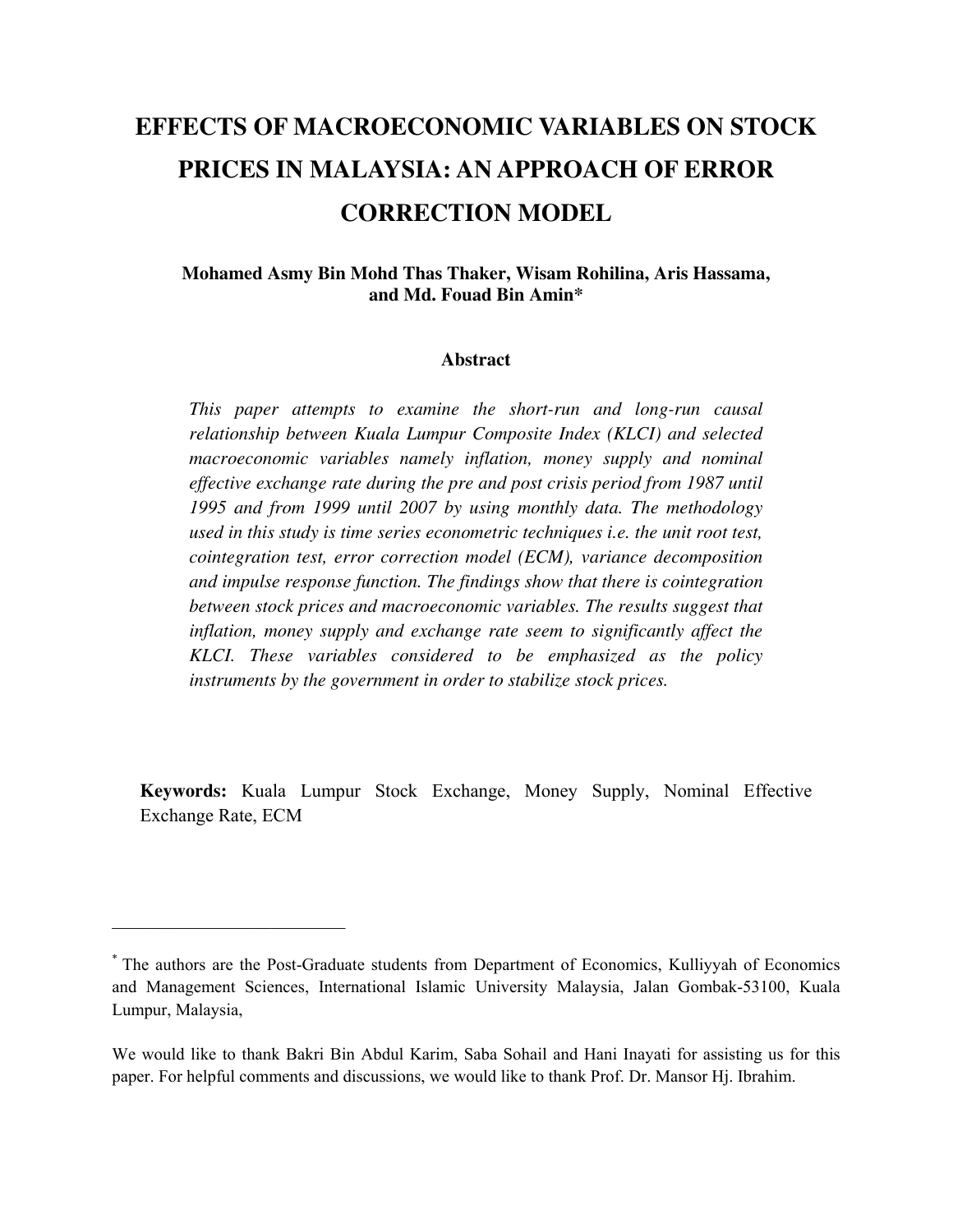#### **1.0 INTRODUCTION**

Malaysia is one of the countries that is improving very fast after the financial crisis in 1997. For the recent GDP in year 2007, it was estimated to be \$357.9 billion with a growth rate of 5% to 7% since 2007. In addition, the Malaysian economy strengthened in 2006, with real gross domestic product (GDP) expanding by 5.9%.

In early 1980s, after the commodity crisis due to second oil crisis, it caused slowdown of the Malaysian economy. It led to rapid drop in commodity prices and increases the domestic and external debt. The Malaysian government had initiated different forms of monetary and fiscal policies to solve the imbalances in the economy. The monetary policy was selectively restrictive during the early 1980s, with the gradual increase in the general level of interest rates as a measure to counteract fiscal expansionary (Cheng, 2004).

 Prior to 1985 recession, the Malaysian government promoted the manufacturing sector and emphasised more on electric and electronic products. But in 1985, Malaysia had to face electronic crisis whereby the price of electronic dropped and it simultaneously affected the Malaysian GDP. In 1986 Malaysian economy rose again which resulted the growth of GDP by 1.3 percent. The table below shows a clear picture of Malaysian economy from certain periods.

| Year | GDP (in millions) | Exchange Rate (RM/USD) | Inflation Index (Base Year 2000) |
|------|-------------------|------------------------|----------------------------------|
| 1980 | 54,285            | 2.17                   | 51                               |
| 1985 | 78,890            | 2.48                   | 64                               |
| 1990 | 119,082           | 2.70                   | 70                               |
| 1995 | 222,473           | 2.50                   | 85                               |
| 2000 | 343,216           | 3.80                   | 100                              |
| 2005 | 494,544           | 3.78                   | 109                              |

**TABLE 1: Comparisons of GDP, Exchange Rate & Inflation by years** 

Source: World Economic Outlook Database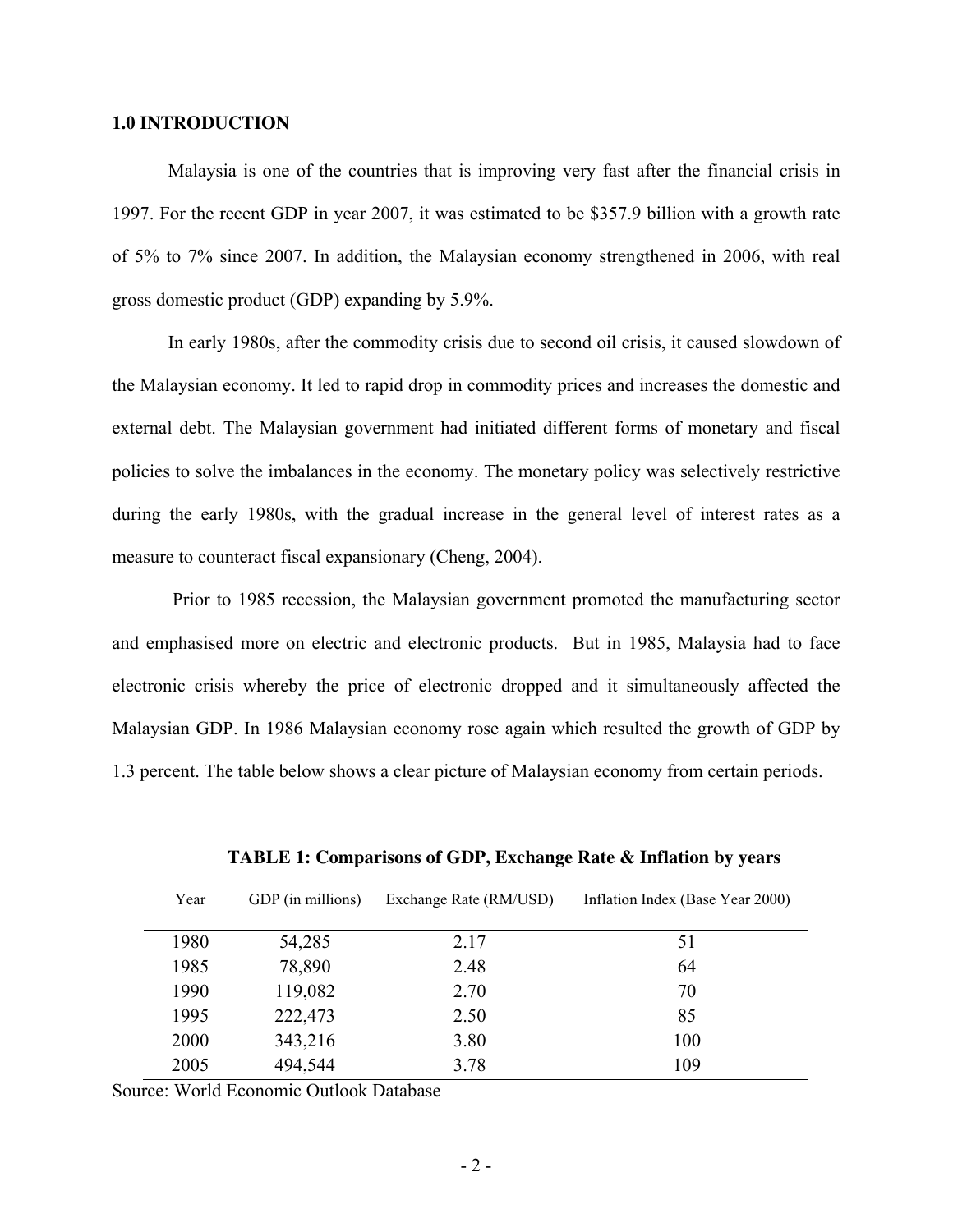However, the economic conditions were not that favourable during the financial crisis in 1997. Instability in the international financial markets in turn spilled over into the domestic financial markets. Continued waves of adjustment in both the currency and stock markets, coupled with the decline in domestic and export demand subsequently prompted a shift to more growth promoting policies. One of the institutions that affected was Malaysian stock market.

The major stock exchange in Malaysia is the Kuala Lumpur Stock Exchange (KLSE). It consists of a main board, a second board, and MESDAQ. In our paper we will focus on a main index of KLSE which is Kuala Lumpur Composite Index (KLCI). KLCI was introduced in 1986 as a benchmark for a stock market index which would provide as an accurate performance indicator of the Malaysian stock market as well as the country's economy. It contains 100 companies from the Main Board with approximately 500 to 650 listed companies in the Main Board which comprise of multi-sectors companies across the year 2000 to 2006. Before the financial crisis happened in 1997-1998, the performance of KLCI was at the peak level. For example in 1993 and 1996, KLCI's point reached more than 1200 points. But from the table 2, we can see that, the KLCI point declined roughly at 500 points from the year 1996 to 1997 due to financial crisis.

There were some changes in the KLCI during the post crisis (financial crisis 1997). The KLCI achieved more than 1000 point at the end of 2006 with 1080.66 point after the climbing up from the financial crisis. The rationale behind this increase was due to the robust global growth during the year resulted in strong demand for electronics and primary commodities. This strong external environment was supported by strong domestic activity as private consumption rose in line with incomes and private investment increased to expand productive capacity to meet demand.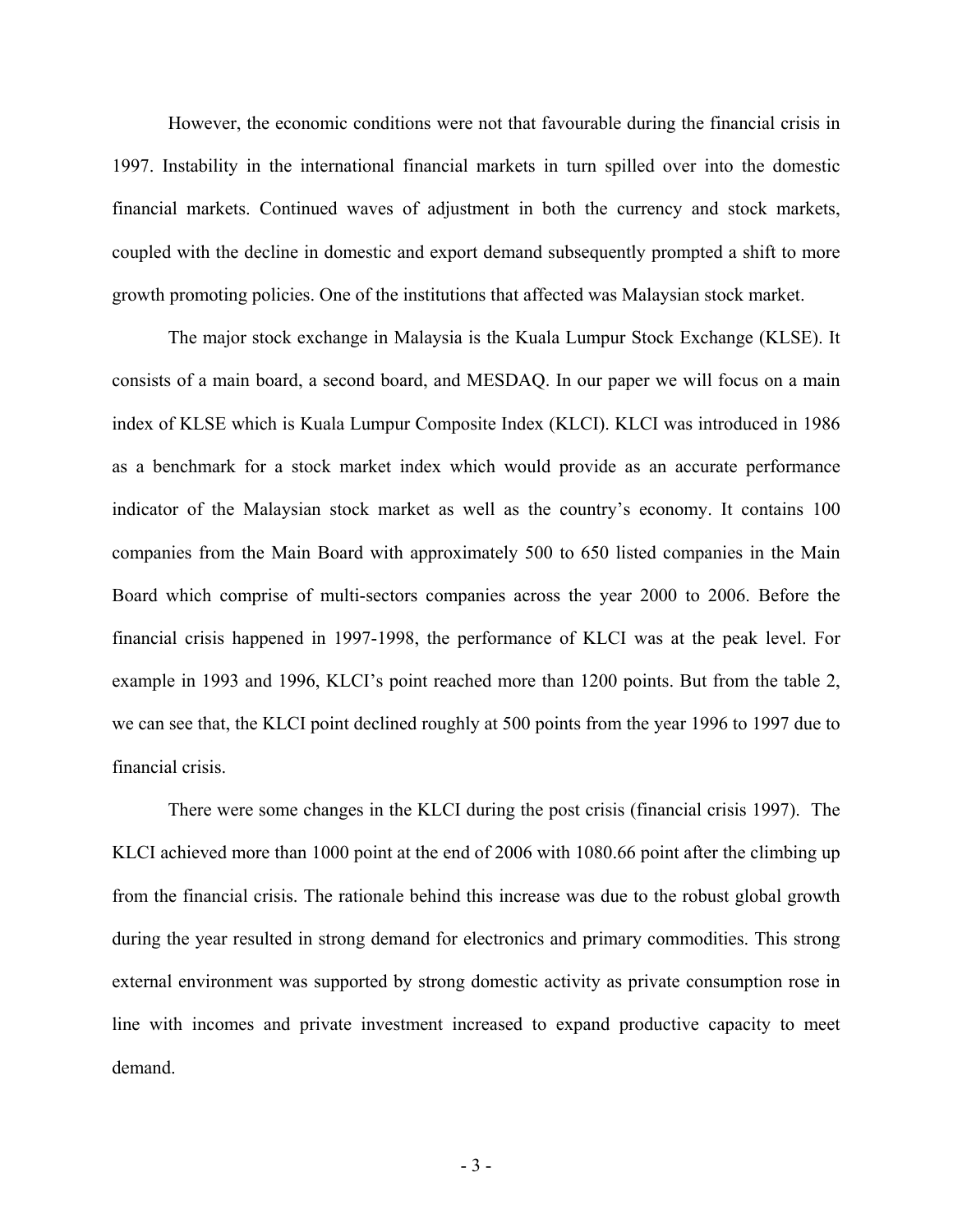Apart from these reasons, some other reasons that boosted the Malaysian economy was raising of private consumption, a revival in the domestic investment and a strong export growth that had helped Malaysian economy rebound from the Asian financial crisis of 1997.



**TABLE 3: Trend of KLCI, Post Crisis Period 1999 - 2006** 

 This paper aims at studying the effect of macroeconomic variables that effect stock prices in the period of pre and post crisis in order to derive and appropriate policy instrument. The macroeconomic variables that theoretically have significant effect on stock prices that we have chosen for this paper are inflation rate, money supply and exchange rate. Indeed, there are other variables that affect stock prices but we limit our discussion on these variables for means of efficiency in modelling as incorporating many variables result in lost of degree of freedom.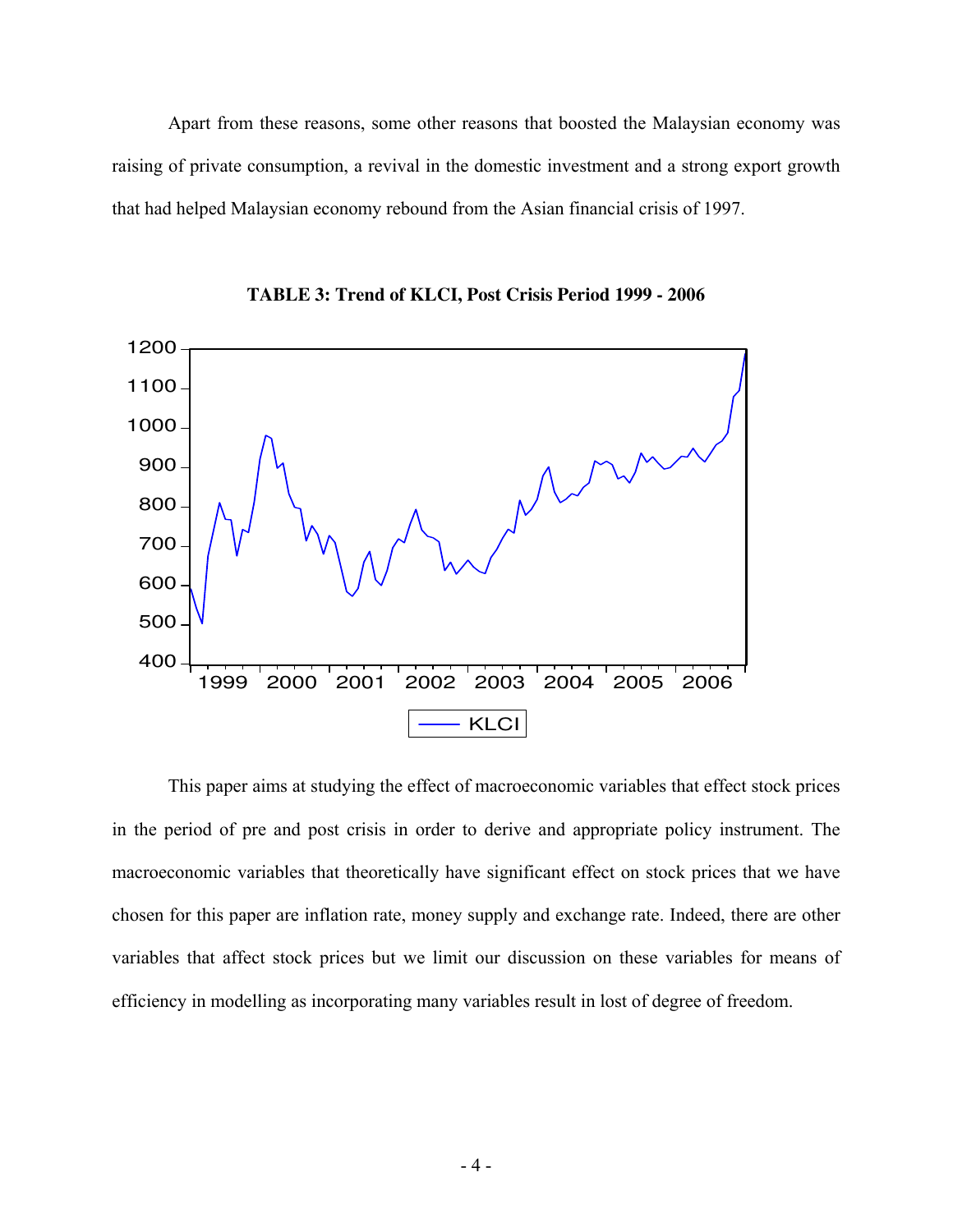#### **2.0 LITERATURE REVIEW**

In an efficient capital market, stock prices adjust rapidly according to the new information available; therefore, the stock prices reflect all information about the stocks. This means that an investor cannot use the readily provided information to predict the stock prices movements and make profits by trading shares. The efficient market hypothesis states that stock prices should contain all relevant information for both policy makers and stock brokers in the respective industry. We also know that the stock prices reflect expectations of the future performances of corporate and profits. As a result, if stock prices reflect these assumptions in real, then it should be used as a major indicator for the economic activities. So, the dynamic relationship between stock prices and macroeconomic variables can be used to make nation's macroeconomic policies (Mysami, Howe, Hamzah, 2004).

Mishkin (2007) defines a stock as a security that is claimed on the earnings and assets of corporations (shares of stock) which are traded. This concept is widely used in financial market throughout the world. A stock market index used to monitor the behavior of a group of stocks.

Gordon Growth Model had simplified the valuation of stock as follow:

$$
P_0 = \frac{D_0 \times (1+g)^1}{(1+k_e)^1} + \frac{D_0 \times (1+g)^2}{(1+k_e)^2} + \dots + \frac{D_0 \times (1+g)^{\infty}}{(1+k_e)^{\infty}}
$$

where  $D_0$ , is the initial dividend paid, g is the expected constant growth rate in dividends and  $k_e$  is the required return of equity.

 This model is useful for finding the stock value with the assumptions that dividend are assumed to continue growing at a constant rate and the growth rate is assumed to be less than the required return on equity,  $k_e$ .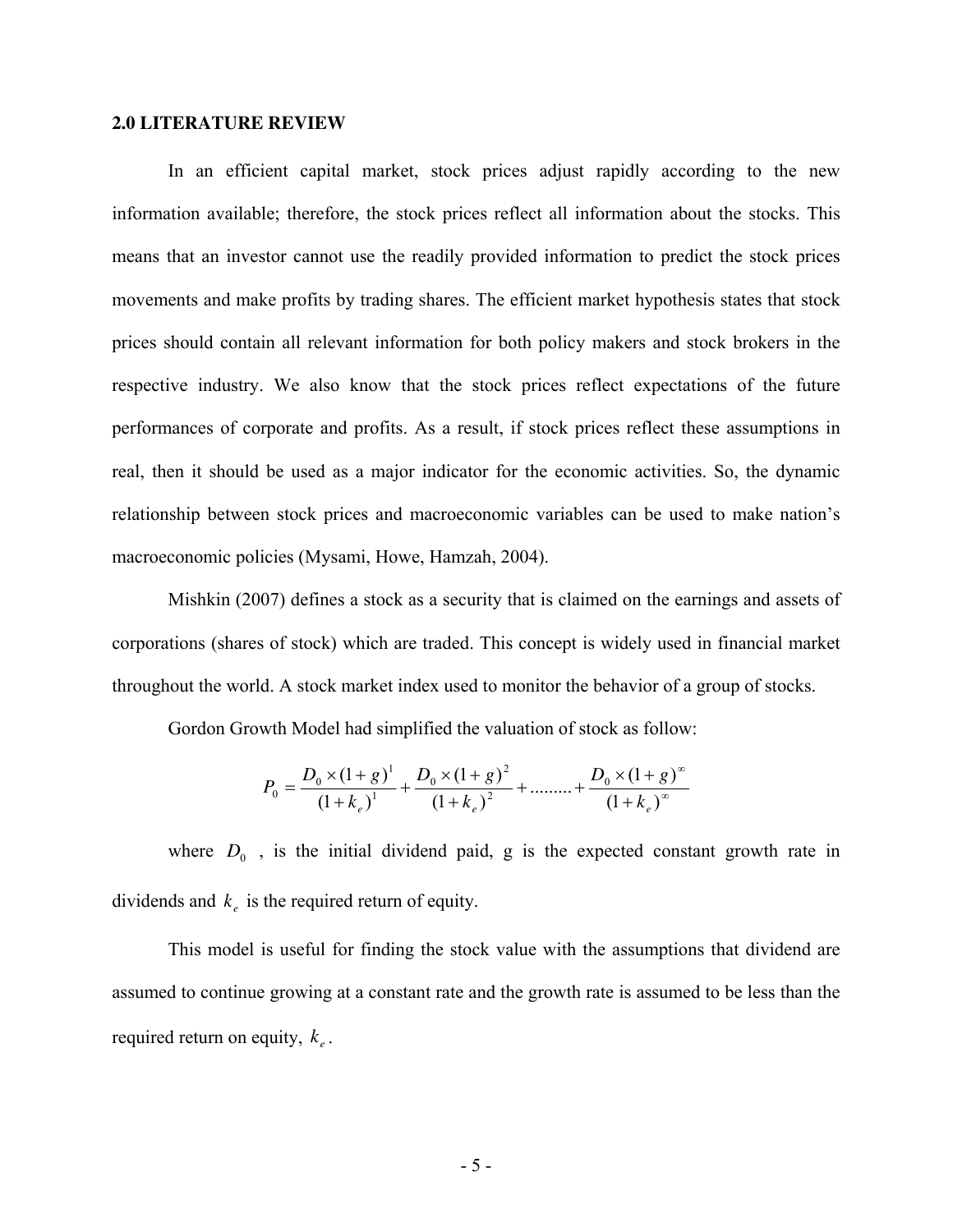The Tobin's *q* theory tries to relate monetary policy (money supply and interest rates) that can affect the economy through its effects on the valuation of equities (stock). Tobin defines *q* as the market value of the firms which is highly relative to the replacement cost of capital and new plant as well as capital equipment. Companies can get a higher price for their stock trading relative to the cost of the facilities and equipment. Investment spending will rise because the firms can buy a lot of new investment goods with issuance of new stocks. On the contrary, when *q* value is low, firm will not purchase new investment goods because market value of the firms is low relative to the cost of capital. When companies want to acquire capital, they can buy another firm in cheaper price and acquire old capital instead. This can be explained as:

### M↑ » stock prices↑ » *q*↑ » I↑ » Y↑

There have been many attempts in the past to find out relationship between stock prices and macroeconomic variables. All these studies have found significant short-run and long-run relationships between stock prices or stock returns and macroeconomic variables.

Maysami and Koh (2000) examine the dynamic relations between macroeconomic variables (exchange rate, long and short term interest rates, inflation, money supply, domestic exports, and industrial production) and Singapore stock markets using the vector error correction model which covered the period from 1988 to 1995. They found that all the macroeconomic variables have cointegrating relations with the changes in Singapore's stock market levels.

Humpe and Macmillan (2007) study the influence of a number of macroeconomic variables on stock prices in US and Japan. They found the data for US are consistent with a single cointegrating vector, where stock prices are positively related to industrial production and negatively related to both the consumer price index and long term interest rate. They also find an insignificant (although positive) relationship between US stock prices and the money supply.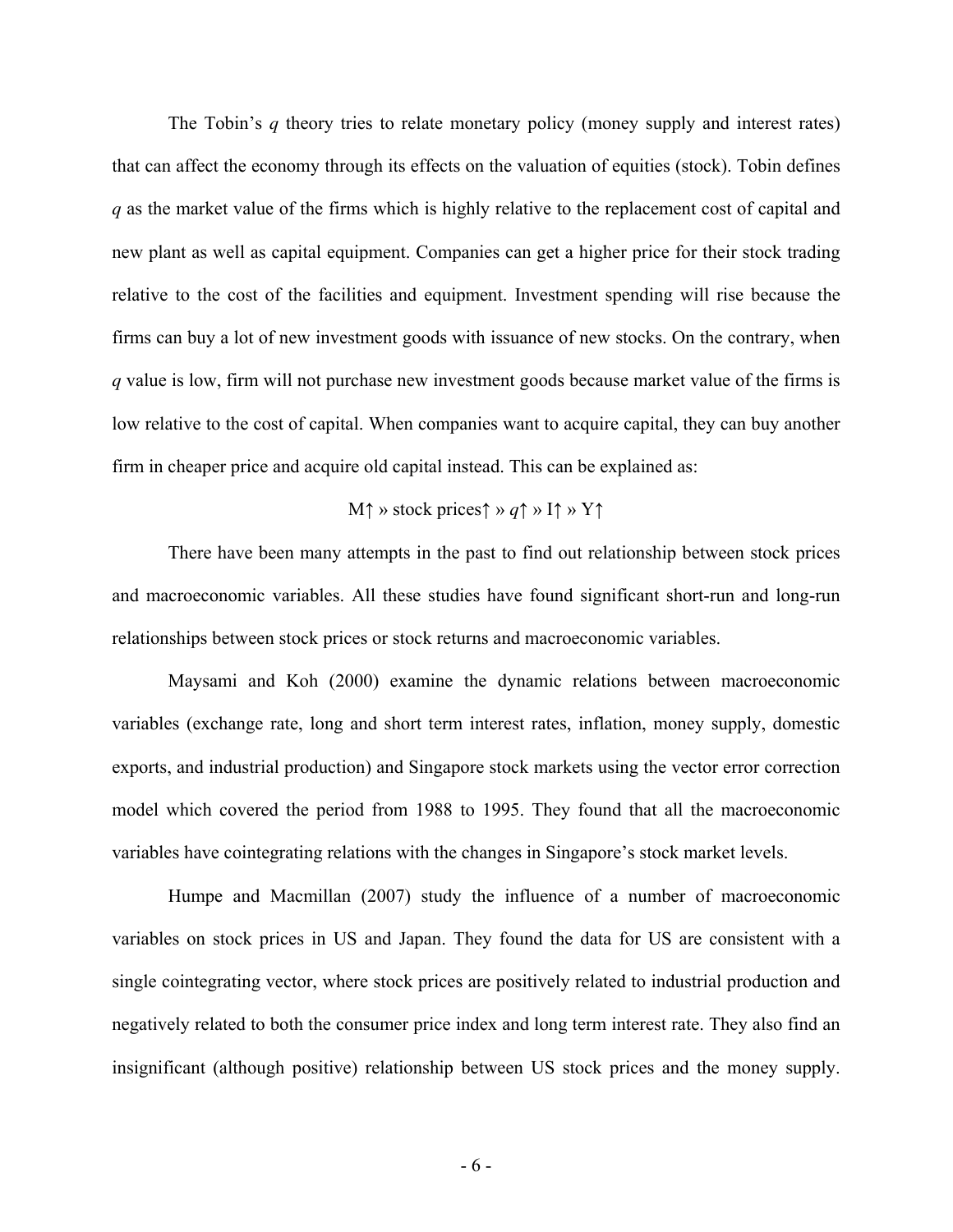However for Japanese data, they found two cointegrating vectors. One vectors that stock prices are influenced positively by industrial production and negatively by the money supply. For the second cointegrating vector they found industrial production to be negatively influenced by the consumer price index and a long term interest rate.

Gan, Lee, Yong and Zhang (2006) investigate the relationship between stock prices and macroeconomic variables for New Zealand. The variables that used are long-run and short-run interest rate, inflation rate, exchange rate, GDP, money supply and domestic retail oil price. Their findings suggest that there exist a long term relationship between stock prices and macroeconomic variables in New Zealand. However, the Granger causality test suggests that New Zealand stock exchange is not a good indicator for macroeconomic variables in New Zealand, this result however, is inconsistent with other studies. The authors conclude that it is due to the fact that the ratio of capitalisation to GDP is very small in the case of New Zealand, thus any impact of capital market is also low. The impact of inflation rate on stock prices is found to be negative for this study, however, the impact of money supply is found to be negative because money supply in New Zealand is influences by foreign investors, so when interest rate is high as compare to other countries, investors would like to keep their money in banks rather than involving in risky investment, on the other hand, when the interest rate is low they might prefer to invest into other markets, so in the case of New Zealand, the impact of money supply is always negative.

Mysami, Howe and Hamzah, (2004) find a positive relationship between inflation rate and stock returns. This is contrary to other studies that suggest a negative relationship. The reason given by the authors is the active role of government to preventing prices escalation after the economy continued to progress after the 1997 financial crisis. The relationship between

- 7 -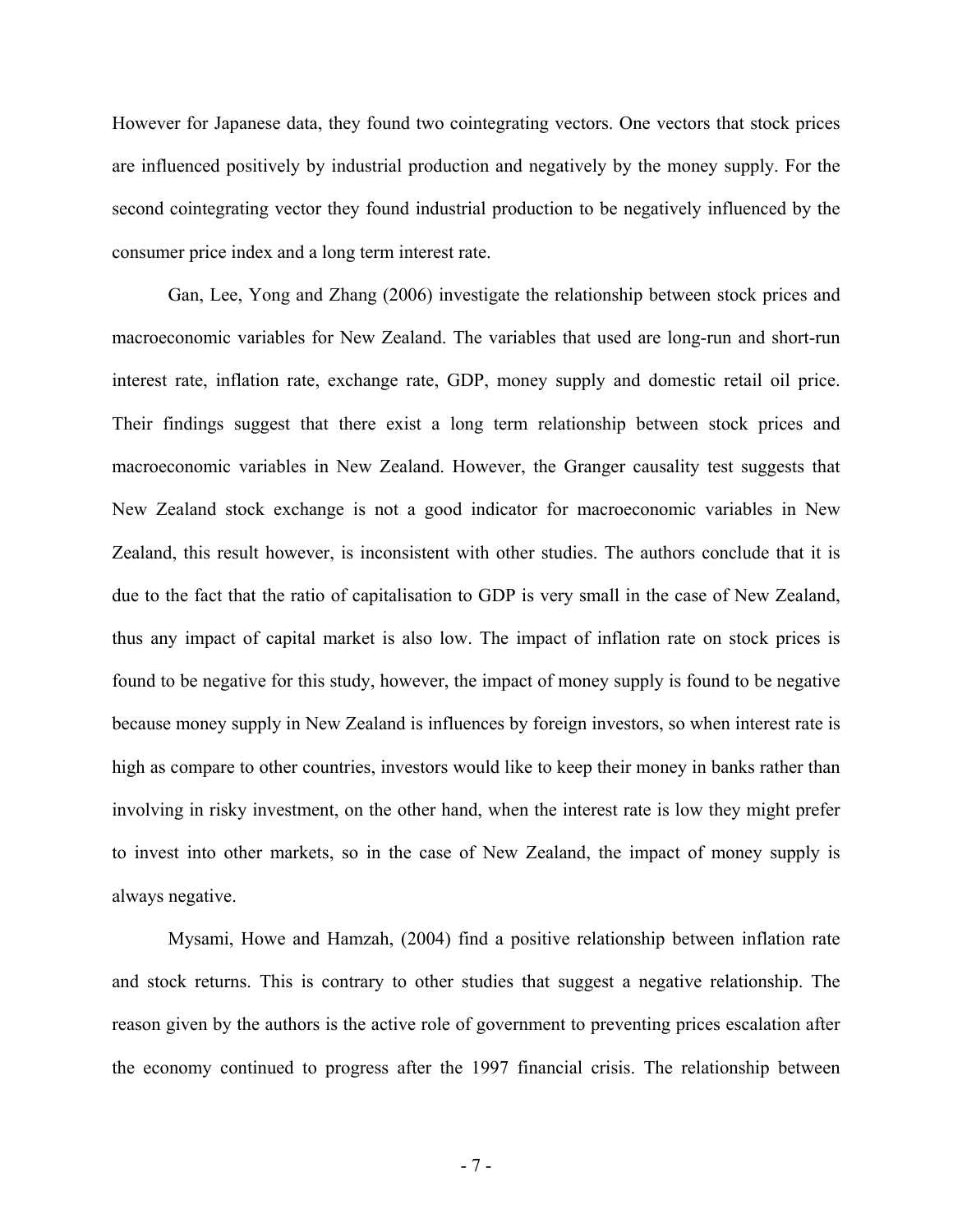short-run and long-run interest rate is found to be positive and negative respectively. This is because long-run interest rate serves to be a better proxy for nominal risk-free component which is used in the discount rate for stock valuation models and may also serve as a proxy for expected inflation in the discount rate. The relation between money supply and stock return is also found to be positive. Their finding is consistent with the findings of Mukherjee and Naka (1995) who examine the effect of stock prices on six macroeconomic variables by using a vector error correction model (VECM) which covered 240 monthly observations for each variable from January 1971 to December 1990. They find positive relationship between Tokyo stock prices, the exchange rate, money supply and industrial production whereas the relationship between Tokyo stock prices and inflation and interest rates is mixed.

Azman-Saini, Habibullah, Law and Dayang-Afizzah (2006) in their study by using Granger non-causality found that Malaysian stock prices are led by the exchange rate during the crisis period. During the crisis period, the Malaysian Ringgit depreciated against US dollar and it significantly influences the Malaysian stock prices.

Meanwhile, another study based on Korea stock prices by Kwon and Shin (1999) indicates that there is cointegration between exchange rates, trade balance and money supply with stock prices, this is also supported by the study of Ibrahim (1999). Ibrahim shows that the interactions between seven macroeconomic variables and the stock market in Malaysia. The study suggests cointegration between consumer prices, credit aggregates, official reserves and stock prices and also stock prices are Granger-caused by changes in the official reserves and exchange rates in the short-run.

Some studies also claim that there are no long-run relationship between stock prices and exchange rates. Bahmani-Oskooee and Sohrabian (1992), Nieh and Lee (2001) conclude that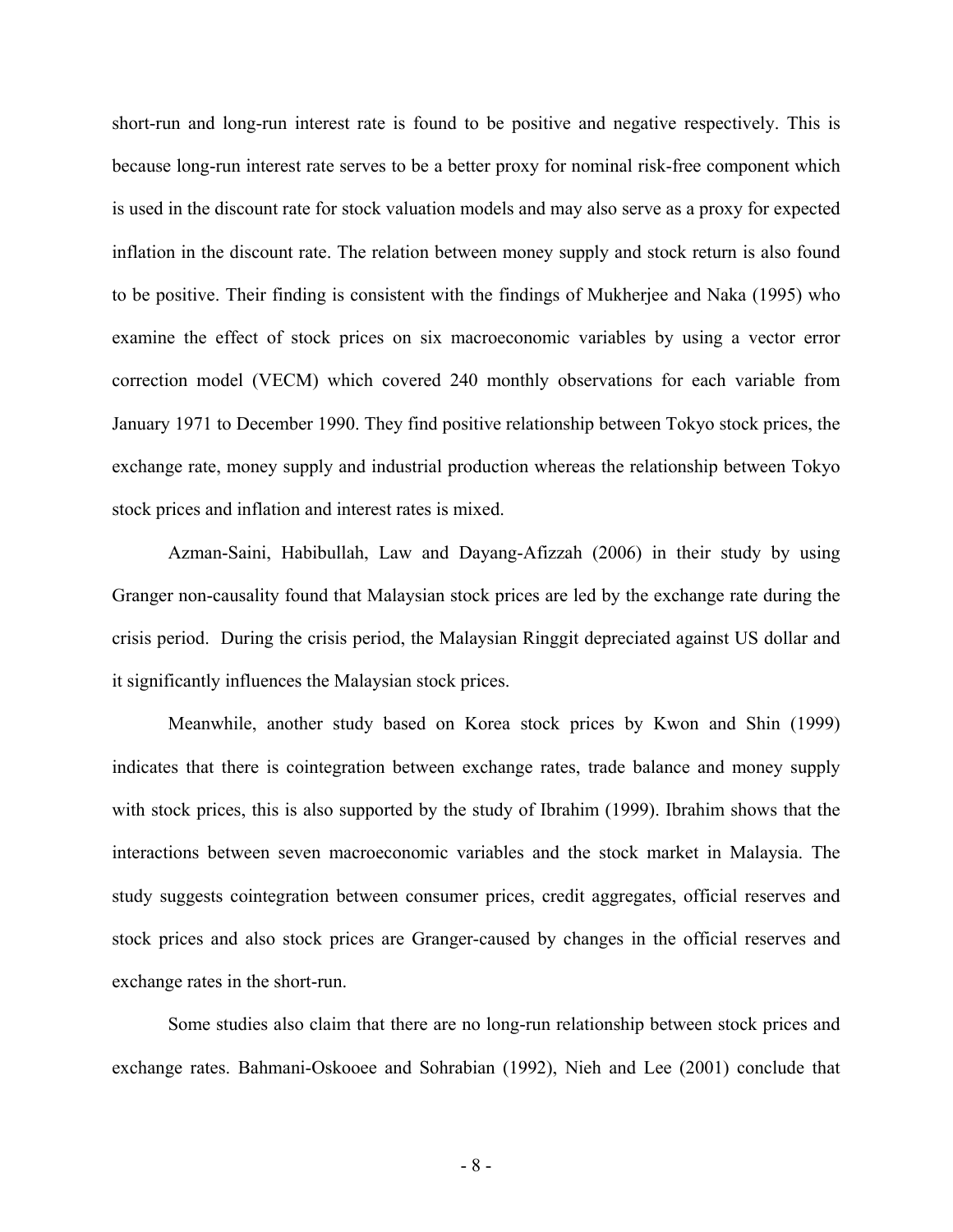there are no long-run relationship between stock prices and exchange rates. This might be due to different set of variables chosen and also different methods used in the analysis. Ahmed (2008) in his study by using Johansen`s approach of cointegration, Toda and Yamamoto approach by using Granger causality test revealed that causal links between aggregate macroeconomic variables and stock indices in the long-run.

Fifield, Power and Sinclair (2002) investigated that the global and local economic factors explain returns in emerging stock markets. Their findings show that local economic variables namely GDP, inflation, money and interest rates significant in explaining emerging stock markets

In an empirical study conducted by Ralph and Eriki (2001) on Nigerian stock market found that there exists a negative relationship between stock prices and inflation. Besides, they also show that the stock prices are also strongly motivated by the level of economic activity measured by GDP, interest rate, money stock, and financial deregulation.

In another study, Zhao (1999) look over the relationships among inflation, output (industrial production) and stock prices in the Chinese economy covering the period from 1993 to March, 1998. The results show a significant and negative relation between stock prices and inflation. It also gives a clear picture where output growth negatively and significantly affects stock prices.

Tsoukalas (2003) observes the relationships between stock prices and macroeconomic factors like exchange rate, industrial production, money supply and CPI from the year 1975 to 1998 by using vector autoregressive model (VAR) in the emerging Cypriot equity market. The results indicate a good relationship between stock prices and the aforesaid macroeconomic factors. According to him, because of higher demand for services like tourism and off-shore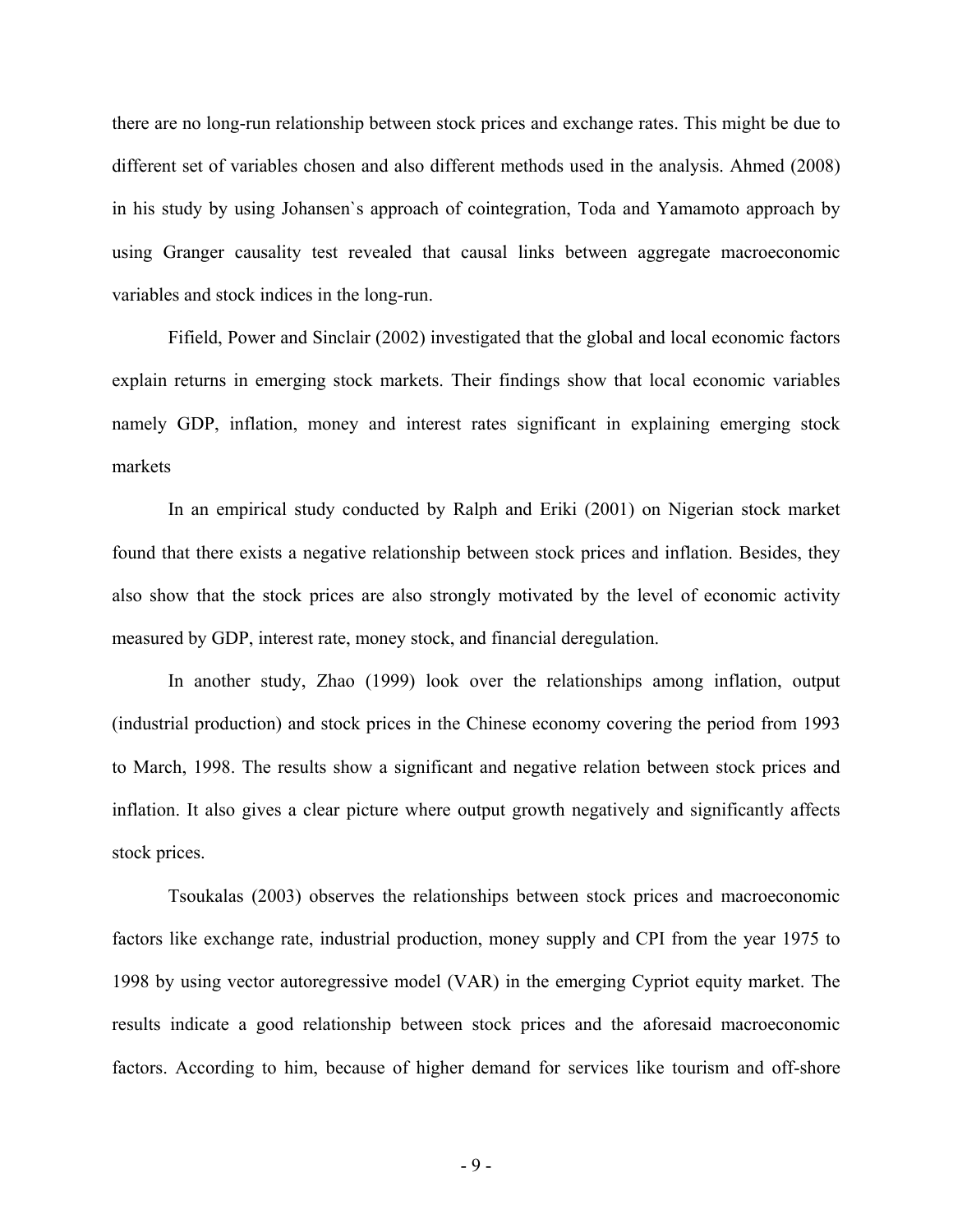banking, it is not surprising to see the strong relationship between stock prices and exchange rate in Cypriot economy. The author adds that relationships between stock prices and rest other macroeconomic variables such as industrial production, money supply, and consumer prices reflect macroeconomic policies implemented by Cypriot monetary and fiscal authorities.

Chaudhuri and Smiles (2004) investigate the long-run relationship between stock prices and changes in real macroeconomic activities (real GDP, real private consumption, real money, and real oil price) in the Australian stock market from the year1960 to 1998. They find long-run relationships between stock prices and real macroeconomic activities. At the same time, their results indicate that foreign stock markets such as the American and New Zealand market significantly affect the Australian stock return movement.

In a similar type of study, Vuyyuri (2005) find the cointegrating relationship and the causality between the financial variables (interest rates, inflation rate, exchange rate, stock return) and the real sectors (as the proxy by industrial productivity) of Indian economy by using monthly observations from 1992 through 2002. Johansen multivariate cointegration test supported the long-run equilibrium relationship between the financial sector and the real sector, and the Granger test showed unidirectional Granger causality between the financial sector and real sector of the economy.

Similarly, Maghyereh (2002) examines the long-run relationship between the Jordanian stock prices and selected macroeconomic variables, again by using Johansen's cointegration analysis with the monthly data from 1987 to 2000. The results indicate that macroeconomic variables reflect in stock prices in the Jordanian capital market.

Nasseh and Strauss (2000) investigate the relationship between stock prices and domestic and international macroeconomic activity in six countries in European continent; France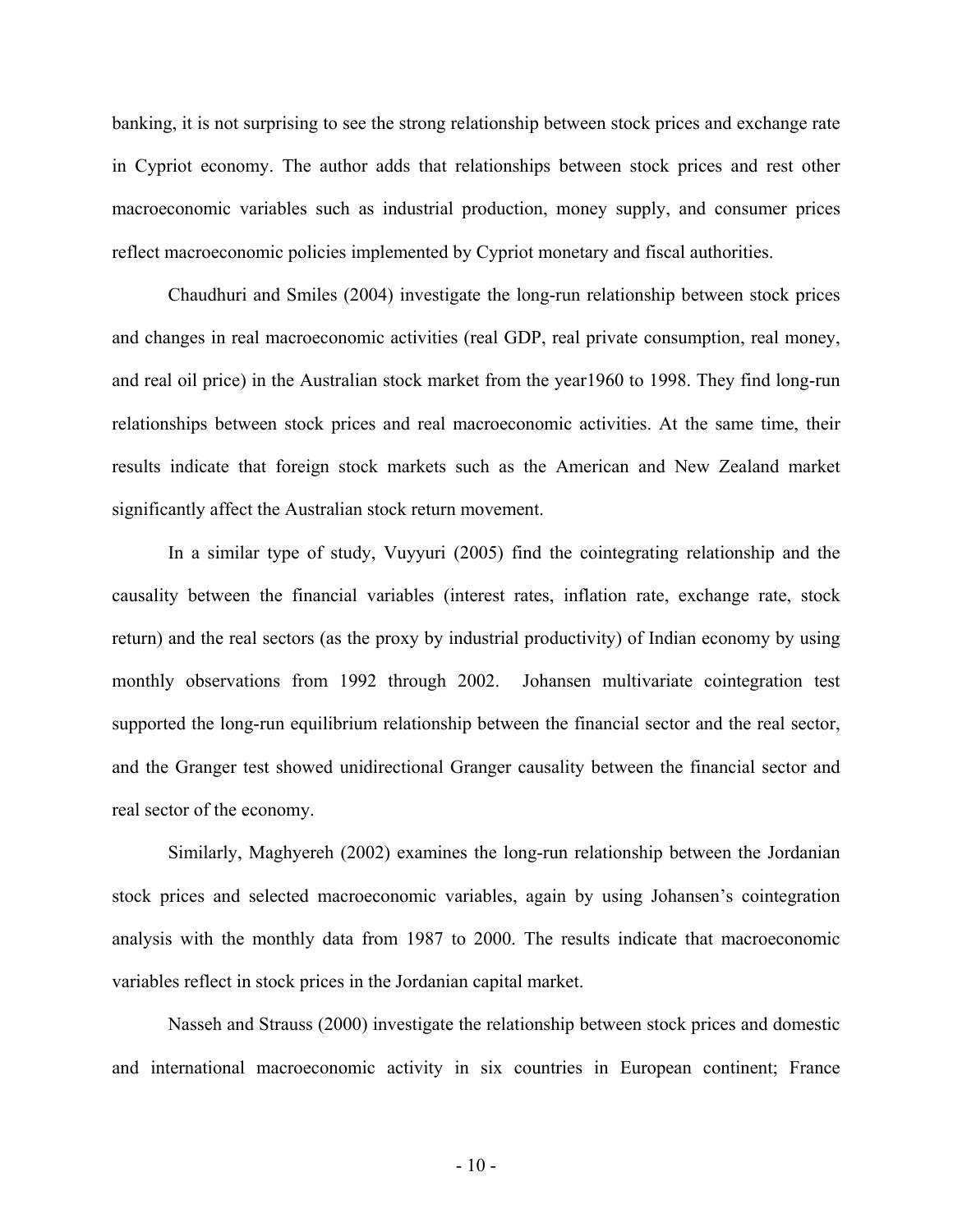Germany, Italy, Netherlands, Switzerland, and the U.K. by using a cointegration approach. Their paper consists with quarterly data during 1962 to 1995. They find that Industrial Production Indies (IP) and Business Surveys of Manufacturing Order (BSM) can explain movement of stock prices in long-run. They also find the negative influence of interest rates on stock prices. However, short-run interest rate is positively affected on stock prices.

Patra and Poshakwale (2006) find the interesting results on relationship between Athens Stock Exchange General Index and fives macroeconomic variables. They used monthly data on Athens Stock Exchange General Index, consumer price index, money supply, exchange rate, and trading volume to examine the short-run dynamic adjustments and the long-run equilibrium relationships between selected macroeconomic variables, trading volume and stock returns in the emerging Greek stock market during the periods 1990 to 1999. Empirical results using Granger causality tests show that changes in inflation, money supply, and trading activity have significant short-run effects on the stock returns in the Athens stock market. The results also imply that except for the exchange rate, lagged changes in inflation, money supply and trading volume can be used in predicting short term movements in stock prices in the Athens Stock Exchange. However, they find that there is no short-run or long-run equilibrium relationship between the exchange rates and stock prices. They point out that the lack of relationship between stock prices and exchange rate can be interpreted by the attempts of Greek government in order to join the European Monetary Union (EMU). Overall, the results of this research are consistent with the theoretical arguments and practical developments that occurred in the Greek stock markets during the sample period. The results also imply that the Athens Stock Exchange is inefficient because publicly available information on macroeconomic variables and trading volumes can be potentially used in predicting stock prices.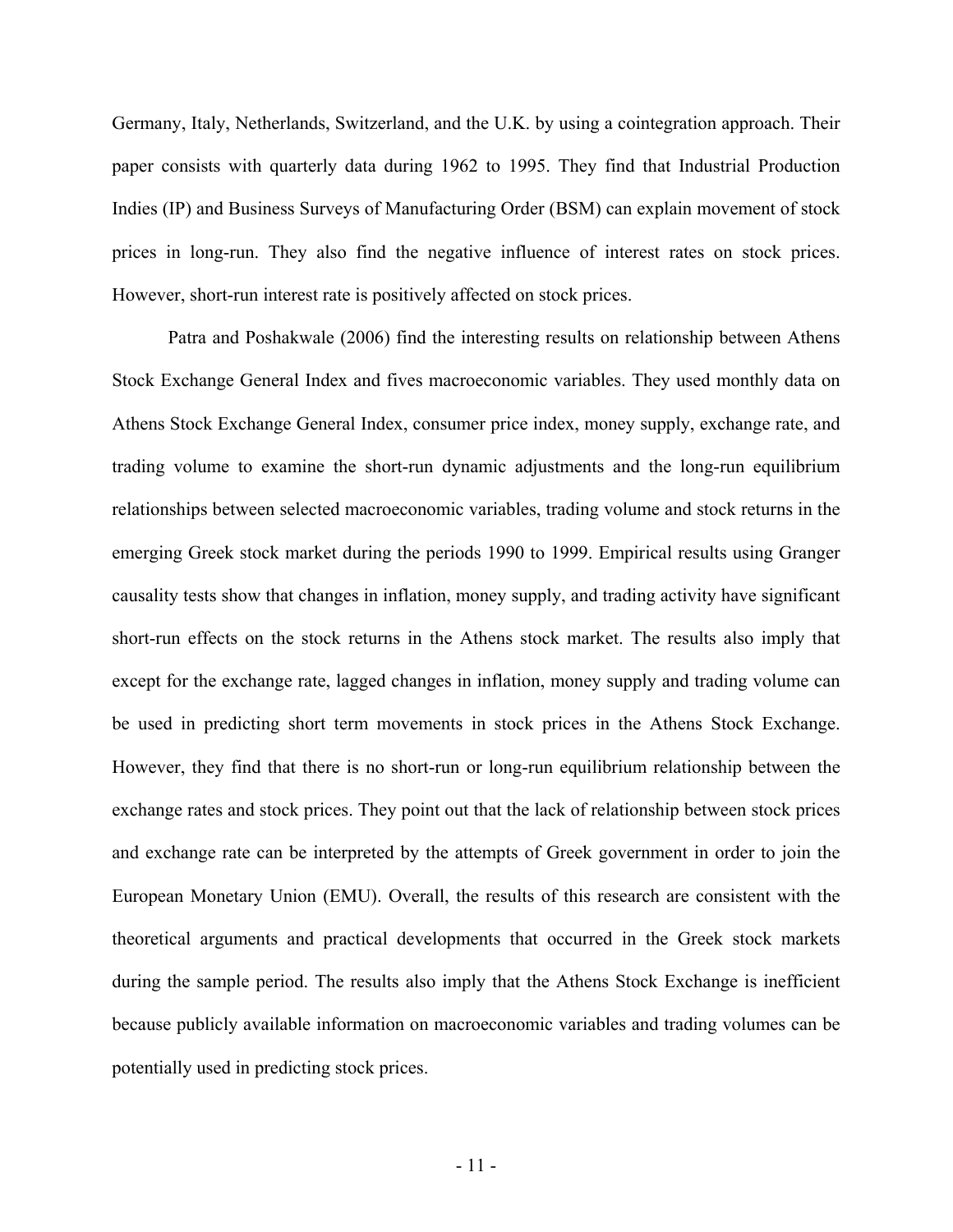Ratanapakorn and Sharma (2007) use Granger causality approach in order to investigate the long-term and short-term relationships between the US Stock Price Index (S&P 500) and six macroeconomic variables over the period 1975 until 1999. In the long-run relationship, they find that the stock prices negatively related to the long-term interest rate, and positive relationship between stock prices and the money supply, industrial production, inflation, the exchange rate and the short-term interest rate. They conclude that in the Granger causality sense, every macroeconomic variable causes the stock prices in the long-run but not in the short-run.

The positive relationship between stock prices and inflation is also seen in the Pacific-Basin: Australia, Hong Kong, Indonesia, Japan, South Korea, Malaysia, the Philippines, Singapore, and Thailand in Al-Khazali and Pyun (2004). This paper find the negative relationships between stock returns in real terms and inflation in the short-run, while cointegration tests on the same markets display a positive relationship between the same variables over the long-run. They suggest that stock prices in Asia, like those in the U.S. and Europe, appear to reflect a time-varying memory associated with inflation shocks that make stock portfolios a reasonably good hedge against inflation in the long-run.

For the case of Malaysia, Ibrahim and Yusoff (2001) find a negative relationship between stock prices and money supply in the long-run but the analysis actually between the stock prices (KLCI) and macroeconomic variables which are real output as a measure of industrial production (IP), money supply (M2), price level as a measure of consumer price index (CPI) and exchange rate. KLCI is positively related to CPI and negatively related to M2. The positive association between KLCI and CPI seems to support the view that the stock prices are a good hedge against inflation.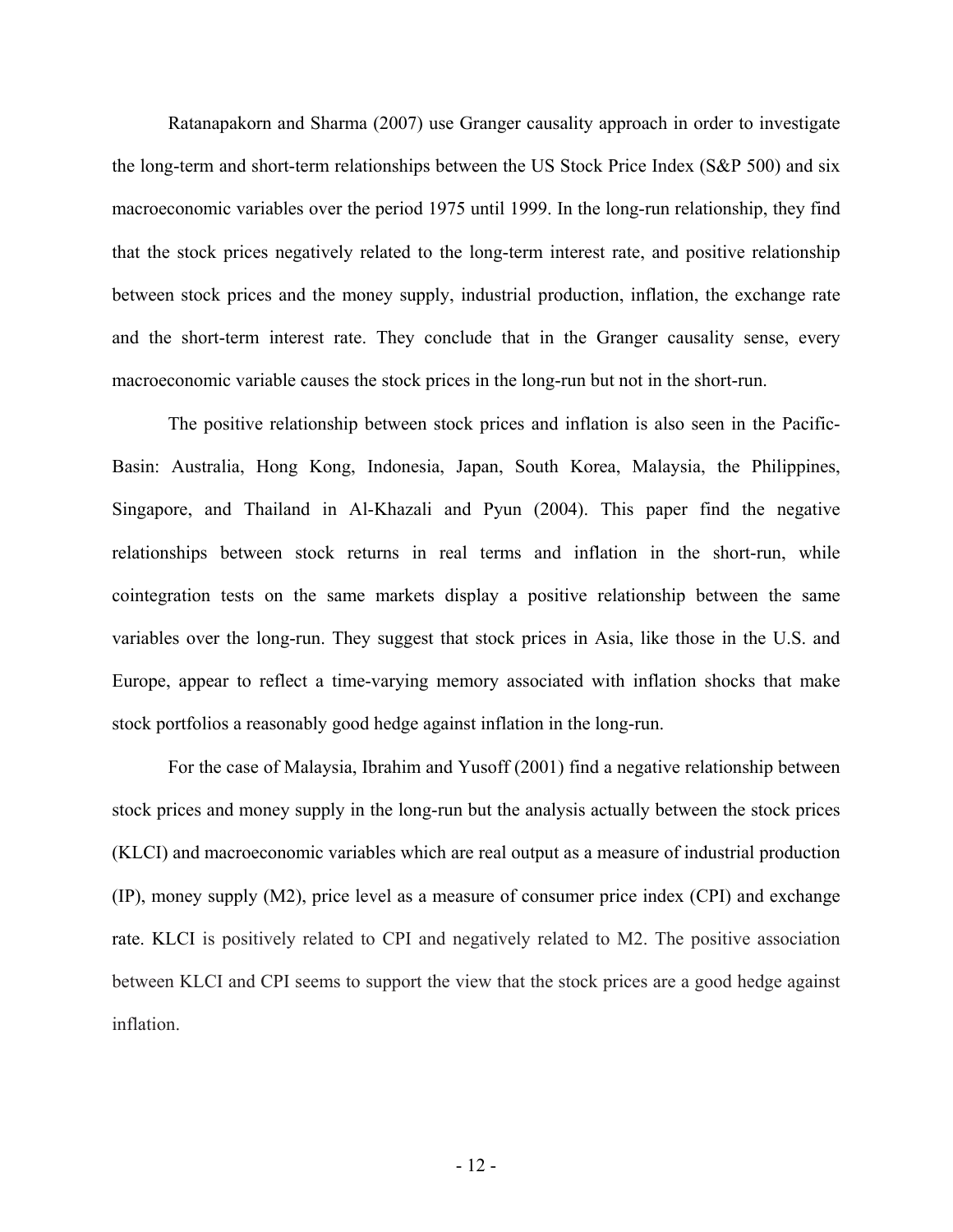In another study, Ibrahim and Aziz (2003) analyze the linkage between stock prices and four macroeconomic variables. They discover that there is a positive short-run and long-run relationship between stock prices with CPI while; stock prices have negative association with money supply and the exchange rate.

Islam (2003) replicates the above study to examine the short-run dynamic adjustment and the long-run equilibrium relationships between four macroeconomic variables (interest rate, inflation rate, exchange rate, and the industrial productivity) and the Kuala Lumpur Stock Exchange (KLSE) Composite Index. The results from his study also supported Hendry's approach, that there existed statistically significant short-run and long-run relationship among the macroeconomic variables and the KLCI stock return. He finds inflation rate, to have a positive relationship with stock prices. Another study conducted by Yusoff (2003) on the effects of monetary policy on the Malaysian stock market, shows that there is cointegration between the monetary policy variables and stock prices, with a negative relation between inflation and stock prices and money supply.

From the above discussions, it seems that there are long lists of literature on the macroeconomic variables and its effects on stock prices. Therefore, we find that it is interesting to investigate these effects and their relationship in the pre and post-crisis for Malaysian case to examine whether they are consistent with the priori studies.

#### **3.0 RESEARCH METHODS**

For this study, as mentioned before we analyze the interaction of stock price and selected macroeconomic variables which are inflation, money supply and exchange rates. Our empirical analysis in this paper covers an 8-years period for pre-crisis (January 1987-january 1995) as well

- 13 -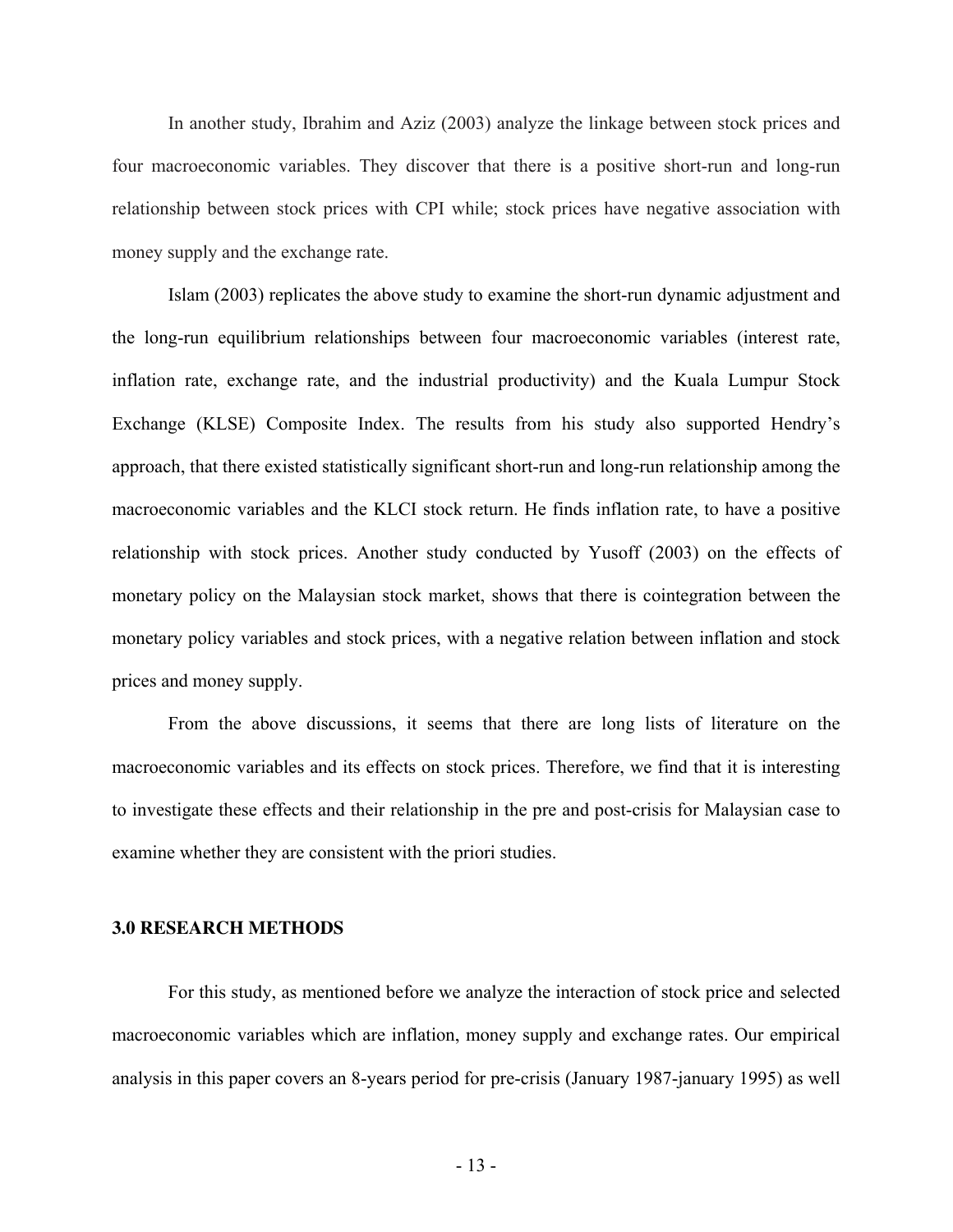as for post- crisis (January 1999 -January 2007) using monthly time series data. The selection of these periods is intended to study the effect of pre and post crisis, from which the Malaysian market is estimated to have recovered from by the end of 1998. For stock prices (KLCI) we use end of the month values of KLCI price index. For the inflation, we use CPI (consumer price index) as a proxy to inflation. The M2 money supply is used as the money supply variable and is expressed in the domestic currency, i.e. Ringgit. The exchange rate represented by employing nominal effective exchange rate, the bilateral exchange rate with reference to US dollar. The data are obtained from the IMF's International Financial Statistics Database (IFS) and complemented by data from www.econstats.com for various years. The KLCI is used as it encompasses the largest amount of stocks traded in Malaysia.

To examine the effect of these variables on stock prices, the generic model applied takes the form as below:

$$
LnKLCI = \beta_0 + \beta_1 LnCPI + \beta_2 LnM2 + \beta_3 LnNEER + \epsilon_t
$$

#### **3.1. Unit Root Tests**

We test for the stationarity of the variables to avoid the spurious results. Time series is considered as stationary if a series is mean-reverting, that is, the series repeatedly returns back to its mean and does not have a tendency to drift. Therefore, if the mean and variance of the series are constant overtime, while the value of the covariance between the two periods depends only on the gap between the periods and not on the actual time at which the covariance is considered, then the series is stationary. But, if one or more of the above mentioned conditions are not fulfilled, then the series is non-stationary (Paramaia; Akway, 2008).

There are several methods for testing the presence of unit roots. The most widely used methods are Augmented Dickey-Fuller (ADF) and Phillips-Perron (PP), which we have both applied in this paper.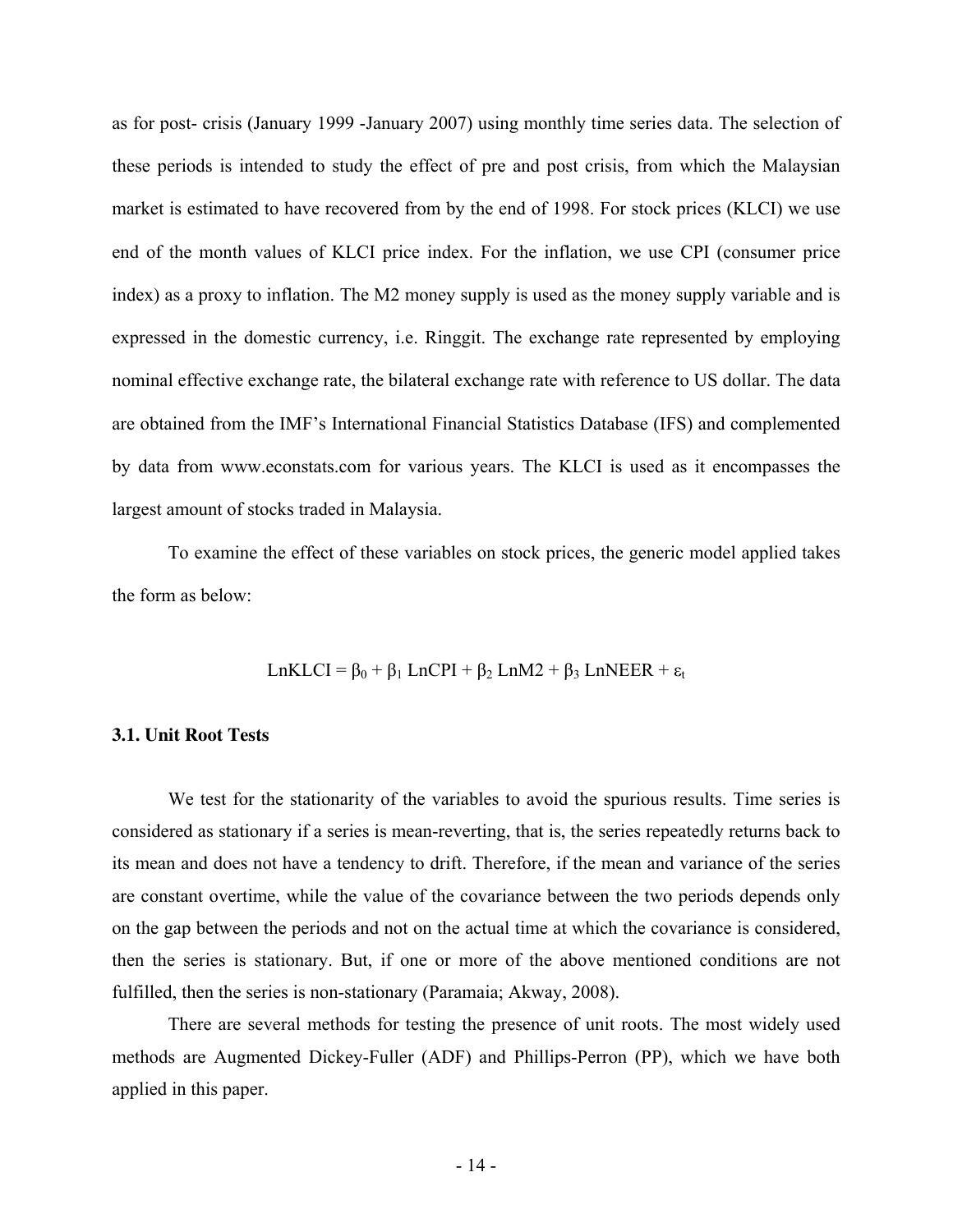ADF is applied when the error terms  $(u_t)$  are correlated. Otherwise we can only use Dickey-Fuller test. ADF performed by adding the lagged values of the dependent variable  $\Delta Y_t$ . The null hypothesis for ADF test for unit root test is  $\alpha_1=0$ . We can use the example of Gujarati (1995) for estimating ADF. The following regression is for ADF test purpose:

$$
\Delta Y_t = \beta_1 + \beta_2 t + \delta Y_{t-1} + \alpha \sum_{i=1}^m \Delta Y_{t-1} + \varepsilon
$$

Where  $\varepsilon t$  is a white noise error term and  $\Delta Y_{t-1} = (Y_{t-1} - \Delta Y_{t-2})$  and so on are the number of lagged difference term which is empirically determined (Gujarati, 1995). ADF also has its own critics. Paramaia and Akway (2008) claimed that the ADF test has good size but poor power properties.

Meanwhile another test is PP test. This test controls the higher-order serial correlation. PP test use non parametric statistical methods and avoid the use of adding lagged difference terms as in ADF test. The null hypothesis for PP test is  $\beta_1=0$ . The PP test is relatively better (still generally poor), but has a very poor size in the presence of MA processes. The following equation represent for PP test (Jeong; Fanara; Mahone, 2002):

$$
Y_t = \beta 0 + \beta_1 Y_{t-1} + e_t
$$

#### **3.2. Cointegration Tests**

After the order of integration of each variable has been determined, we perform the cointegration analysis. This analysis is to determine whether the time series of these variables display a stationary process in a linear combination. Cointegration means that data from a linear combination of two variables can be stationary despite those variables being individually nonstationary (Gujarati 1995). For this purpose, the Johansen (1991) method of multivariate cointegration is employed. A finding of cointegration implies the existence of a long-term relationship between the dependent and the independent variables. If there is at least one cointegrating relationship among the variables, then the causal relationship among these variables can be determined by estimating the VECM (will be discussed later).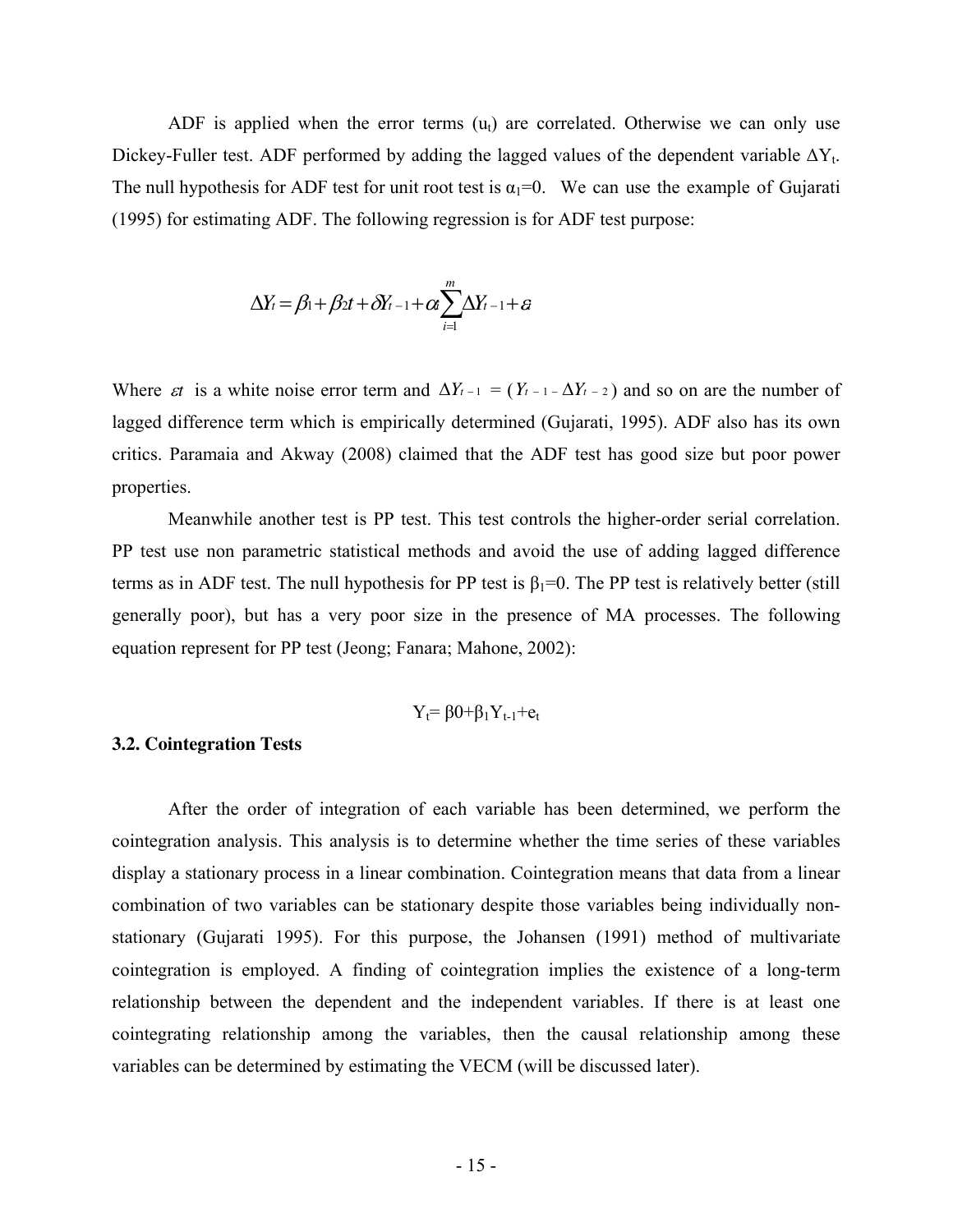The Johansen and Juselius method uses two tests to determine the number of cointegrating vectors (Adebiyi, 2007), namely the "Likelihood Ratio Trace test-LRT" and the "Maximum Eigenvalue test- ME".

The likelihood trace statistics expressed as:

LRT=
$$
-T
$$
  $\sum_{i=i+1}^{n} In(1-\mu i)$ 

For this null hypothesis, it is said that the number of cointegrating vectors is less than or equal to *r*, in which *r* is 0, 1, 2, 3...so on. The alternative hypothesis against this is that  $r=n$ .

Meanwhile the Maximum Eigenvalue test is formulated as:

$$
ME = -T \ln (1-\mu_r)
$$

The null hypothesis is that the existence of r cointegrating vector. And the alternative hypothesis is *r*+1 cointegrating vectors.

#### **3.3. Granger Causality Tests**

The short-run causal relationships between the dependent variable and each of the variables can be tested by using Granger Causality tests (Paramaia; Akway, 2008). A test of causality is to know whether the lags of one variable enter into the equation for another variable (Enders 1995). There are two important steps involved with Granger's Causality test. First, stationary data is needed rather then non stationary data. Second, in addition to the need to test the stationary property of the data, the Granger methodology is somewhat sensitive to the lag length used. So for selecting the appropriate lag length for our paper purposes, there are various lag length criteria available. For our purpose we use Akaike's information criteria (Granger, 1969,), final prediction error, Likelihood ratio test, etc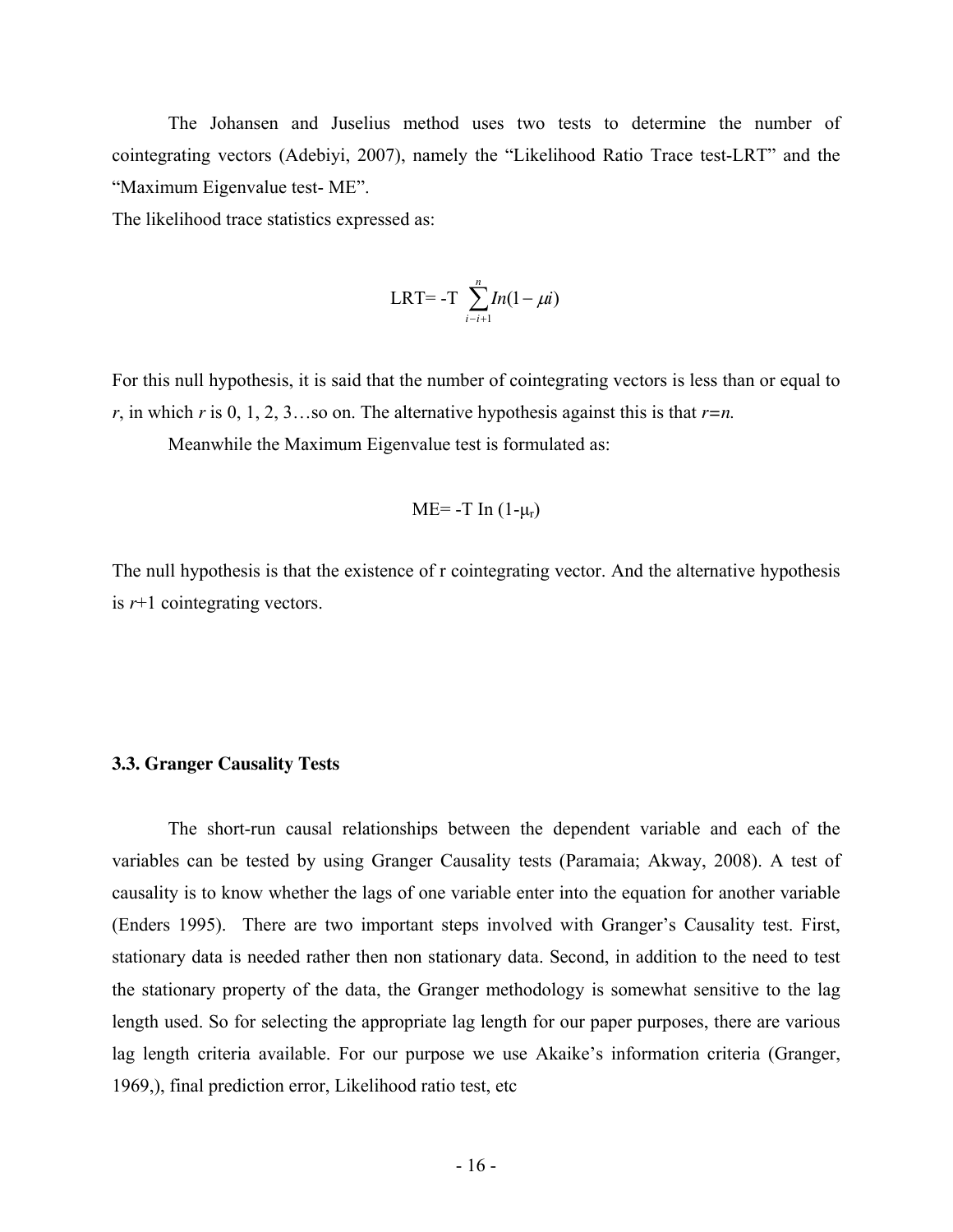#### **3.4. Variance Decomposition and Impulse Response Function**

Once the VECM model is estimated, then we employ two short-run dynamic analyses called Impulse Response Functions **(**IRFs) and Variance Decompositions (VDCs) for our paper. Both analyses allow us to investigate the behavior of an error shock to each variable on its own future dynamics as well as on the future dynamics of the other variables in the VECM system (Gunasekarage; Pisedtasalasai; Power, 2004). Impulse Meanwhile, VDCs is used to detect the causal relations among the variables. It explains the degree at which a variable is explained by the shocks in all the variables in the system (Mishra, 2004).

Response Function is used to detect the dynamic interaction among variables. For computing the IRFs, it is necessary that the variables in the system are in ordered and that a moving average process represents the system.

#### **4.0 EMPIRICAL RESULTS**

#### **4.1 Unit Root Tests**

Table 4 reports the results of the ADF and PP Unit root test, the individual lag is chosen based on the Akaike Information Criterion (AIC). Both tests are conducted with trend and intercept. Except for CPI in the post crisis period, both ADF and PP tests agree that KLCI, M2, and NEER contain one unit root, in other words they are I(1) variables at 1% confidence interval in the pre and post crisis periods. However, for CPI data after crisis, the two tests yield slightly different results. The ADF test suggests that it is not stationary at first difference. Nevertheless, PP test provides evidence more towards stationarity of all variables in their first difference. Since the level of confidence is high (1%), then for the purpose of this paper, we accept the result of the PP test for LnCPI and conclude that it is stationary at first difference in both periods.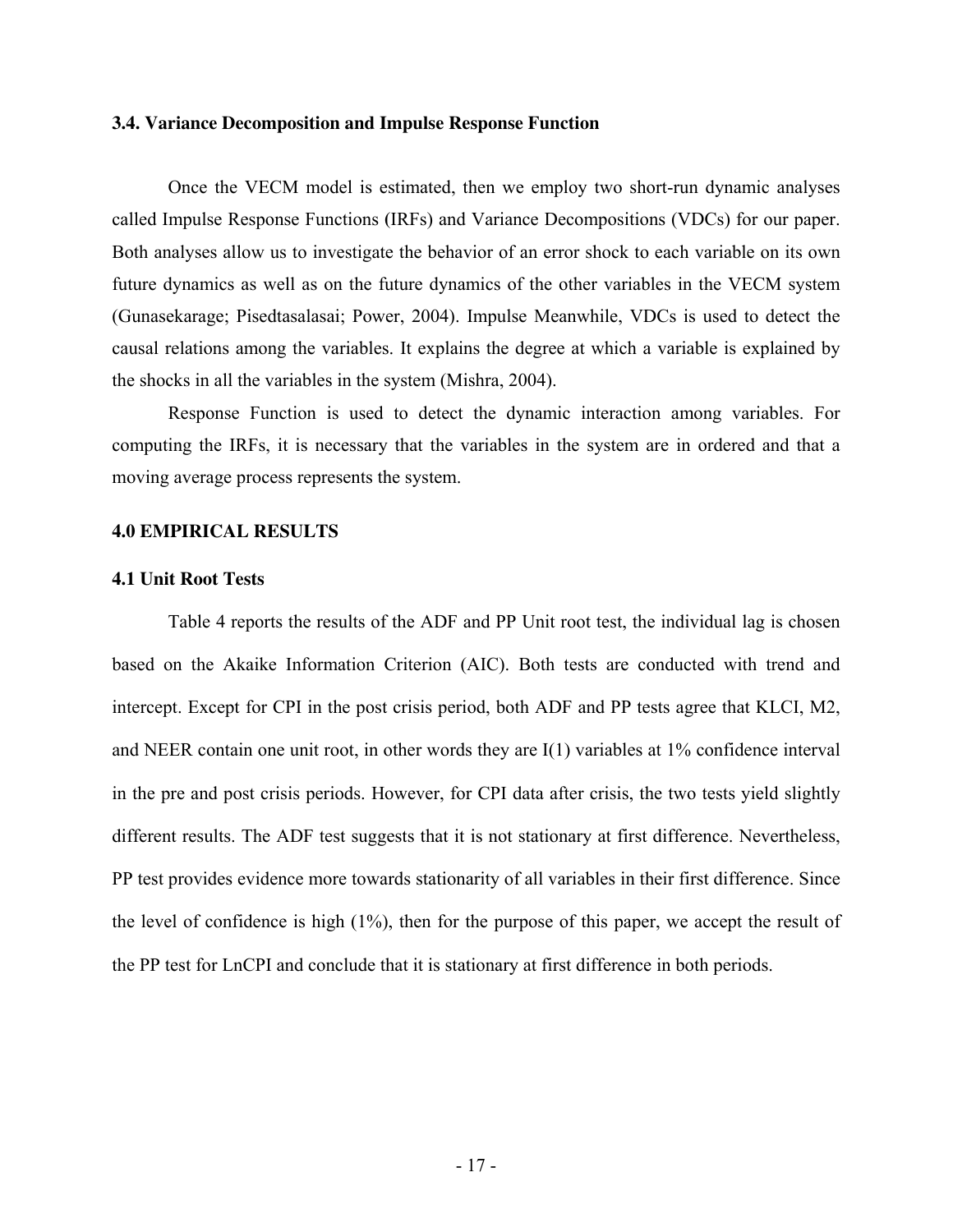| <b>Variable</b> |               | Level              | <b>First Difference</b> |               |
|-----------------|---------------|--------------------|-------------------------|---------------|
|                 | <b>ADF</b>    | <b>PP</b>          | <b>ADF</b>              | PP            |
|                 |               | <b>Pre-Crisis</b>  |                         |               |
| LnKLCI          | 0.0281        | 0.1683             | $0.0001*$               | $0.0000*$     |
|                 | $(-3.687261)$ | $(-2.896772)$      | $(-5.536771)$           | $(-9.222315)$ |
| <b>LnCPI</b>    | 0.1500        | 0.1500             | $0.0000*$               | $0.0000*$     |
|                 | $(-2.956698)$ | $(-2.956475)$      | $(-9.019117)$           | $(-8.992148)$ |
| LnM2            | 0.3466        | 0.3793             | $0.0000*$               | $0.0000*$     |
|                 | $(-2.460990)$ | $(-2.396077)$      | $(-8.648151)$           | $(-8.668226)$ |
| <b>LnNEER</b>   | 0.1411        | 0.5234             | $0.0000*$               | $0.0000*$     |
|                 | $(-2.988075)$ | $(-2.128291)$      | $(-6.443258)$           | $(-5.664637)$ |
|                 |               | <b>Post-Crisis</b> |                         |               |
| LnKLCI          | 0.3018        | 0.4338             | $0.0000*$               | $0.0000*$     |
|                 | $(-2.554958)$ | $(-2.292187)$      | $(-8.746806)$           | $(-8.716823)$ |
| <b>LnCPI</b>    | 0.9672        | 0.9737             | 0.2276                  | $0.0000*$     |
|                 | $(-0.734449)$ | $(-0.646139)$      | $(-2.729898)$           | $(-10.57360)$ |
| LnM2            | 0.9939        | 0.9915             | $0.0000*$               | $0.0000*$     |
|                 | $(-0.120770)$ | $(-0.231166)$      | $(-8.860174)$           | $(-8.860609)$ |
| <b>LnNEER</b>   | 0.8100        | 0.7562             | $0.0000*$               | $0.0000*$     |
|                 | $(-1.536681)$ | $(-1.671935)$      | $(-6.784862)$           | $(-6.784862)$ |

#### **TABLE 4: Unit Root Test**

Values based on MacKinnon (1996) one-sided p-values. The value in parenthesis refers to t-statistics. \* indicates significance at 1%.

# **4.2 Cointegration Test**

Having concluded that each of the series is stationary, we proceed to examine whether there exists a long-run equilibrium between stock prices and the macroeconomic variables selected.

Table 5 provides the Johansen-Juselius Cointegration test results. We set the lag order of first differenced right-hand-side variables to 4 in the pre crisis and 2 for the post crisis data, using the Akaike Information Criterion (AIC), which we find sufficient to render the error term serially uncorrelated in conducting the test. Furthermore, following Reinsel and Ahn (1992), we adjust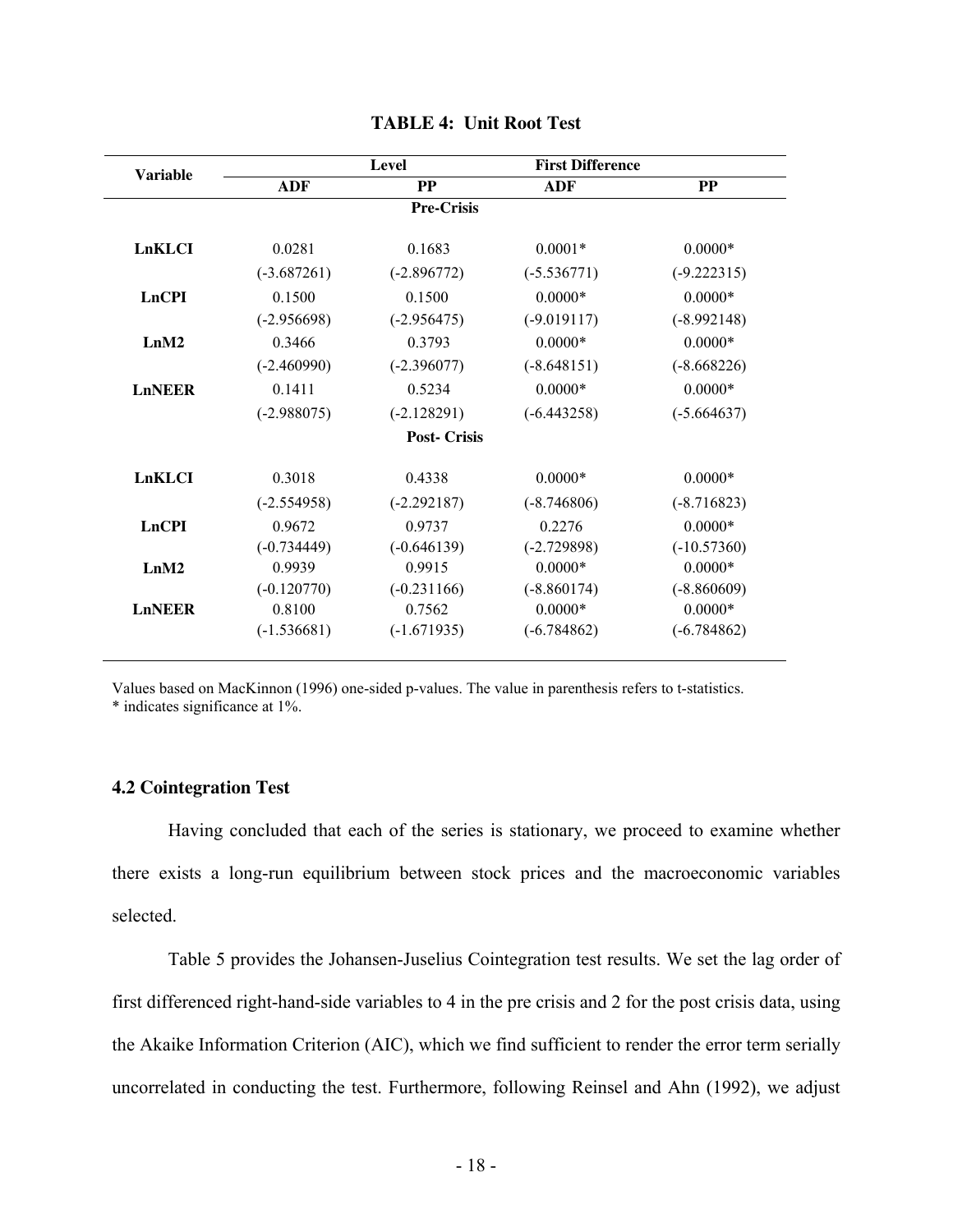the trace and maximal eigenvalue statistics by a factor  $(T-np)/T$ , where T is the effective number of observations, n is the number of variables, and p is the lag order. This is to correct bias towards finding evidence for cointegration in finite or small samples. As may be noted from the table, both the maximum eigenvalue and the trace statistics suggests the presence of a unique cointegrating vector at 5% significant level for the period before crisis. On the other hand, in the period after crisis the maximal eigenvalue statistics did not indicate the presence of cointegration, however the trace statistics showed a unique cointegration between the variables. In this case, we accept the result of the trace statistics as the sample used is quite large.

| Null              |                   | <b>System with CR</b> | Critical Values $(5\%)$ |                    |              |          |
|-------------------|-------------------|-----------------------|-------------------------|--------------------|--------------|----------|
| <b>Hypothesis</b> | Trace             | Max. Eig              | <b>Trace</b>            | Max. Eig           | <b>Trace</b> | Max. Eig |
|                   | <b>Pre-Crisis</b> |                       |                         | <b>Post Crisis</b> |              |          |
| $r = 0$           | 61.18585          | 39.99855              | 50 75945                | 24.64908           | 47.85613     | 27.58434 |
| r < 1             | 21.18730          | 16.11387              | 26.11037                | 13.79054           | 29.79707     | 21.13162 |
| r < 2             | 5.073426          | 4.646491              | 12.31983                | 11.19910           | 15.49471     | 14.26460 |
| r < 3             | 0.426936          | 0.426936              | 1 1 2 0 7 2 5           | 1.120725           | 3.841466     | 3.841466 |

**TABLE 5: Johansen-Juselius Cointegration Test** 

Note: The lag order specified for the pre and post crisis test is 4 and 2 respectively, which we find sufficient to render the error term serially uncorrelated. The 5% critical values are based on Osterwald-Lenum (1992).

Accordingly, these variables are tied together in the long-run in the period before and after the crisis and their deviations from the long-run equilibrium path will be corrected. The presence of cointegration also rules out non-causality among the variables. In other words, there must be at least a unidirectional causality from one variable to the other.

We also report the cointegrating coefficients in long-run equation form normalized on stock prices (LnKLCI):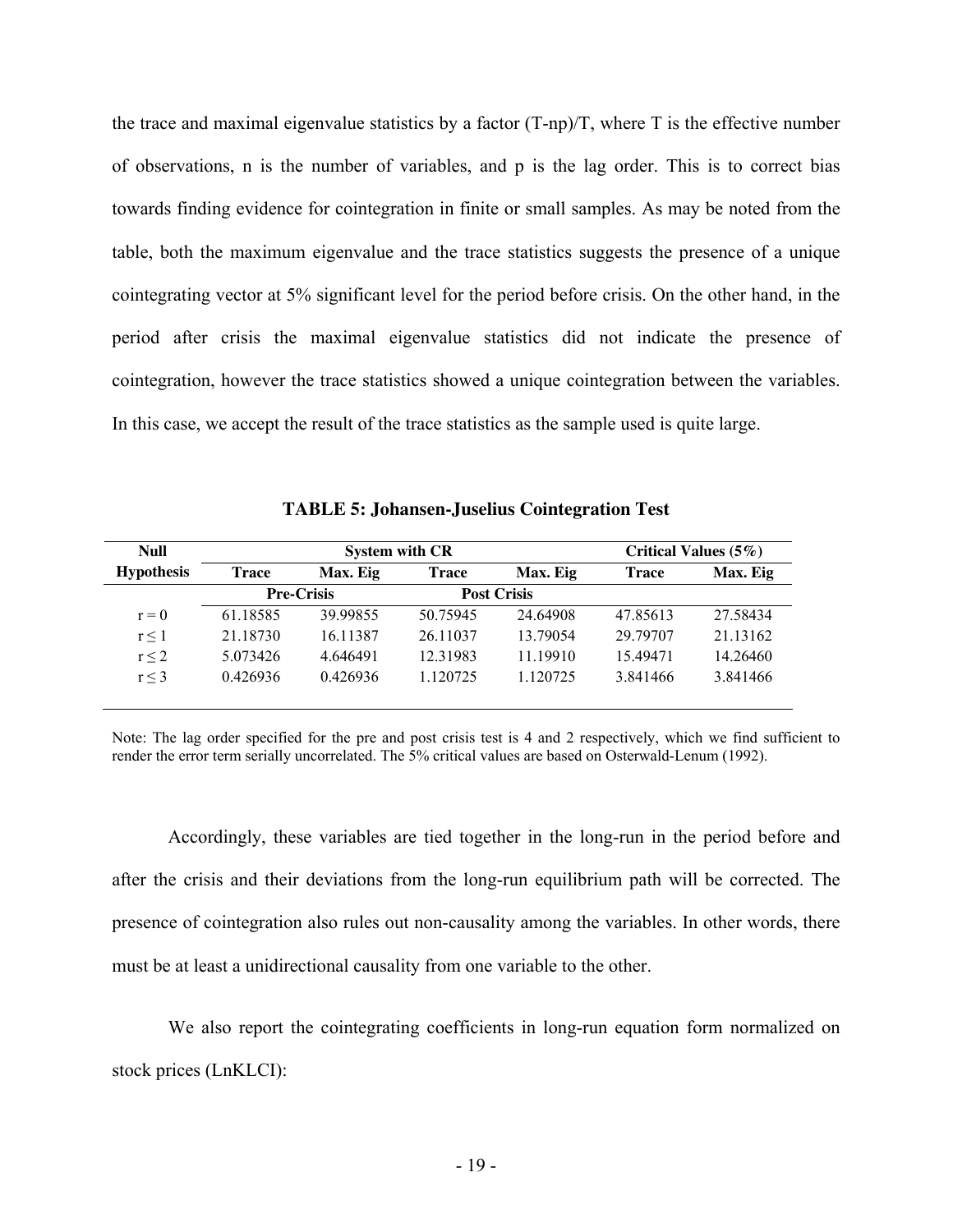#### **Pre Crisis:**

LnKLCI<sub>0</sub> = -13.38685+ 8.793096 LnCPI<sub>0</sub> - 3.443952 LnM2<sub>0</sub> + 1.789090 LnNEER<sub>0</sub> +  $\varepsilon_{t0}$ **Post Crisis:**

LnKLCI<sub>1</sub> = 7.092459 + 4.072937 LnCPI<sub>1</sub> - 0.583043 LnM2<sub>1</sub> - 2.565241 LnNEER<sub>1</sub> +  $\varepsilon$ <sub>t1</sub>

From the long-run equation of both the period before and after crisis, there seems to be a positive relationship between inflation rate and the price of stocks. This result seems to be consistent with Ibrahim and Yusoff (2001), Ibrahim and Aziz (2003) and Islam (2003) for the case of Malaysia and Abd. Majid et al (2001) for the case of Malaysia and Indonesia. This finding supports the view that stock prices in Malaysia are a good hedge against inflation (Ibrahim and Yusoff, 2001).

Regarding money supply (M2), the negative coefficient gives also a negative association between M2 and stock prices, for both post and pre crisis periods. According to the Stock Valuation Model and Monetary Portfolio Hypothesis, the increase in money supply leads to a reduction in interest rate, which in turn will increase the price of stocks. Nevertheless, based on several studies, money supply has an immediate positive response on stock prices but that effect is dissolved and the long-run association becomes negative. This can be caused by the inflationary expectations that future real dividends will be lower, hence decreases the attractiveness of stocks and stock prices in turn will fall (Mukhrejeee and Naka, 1995 and Dasgupta and Sensarma, 2002). Nevertheless, the positive coefficient for CPI annuls this justification. Therefore, the negative relationship between M2 and stock prices must be explained using a different framework, that probably an increase in money supply result in inflation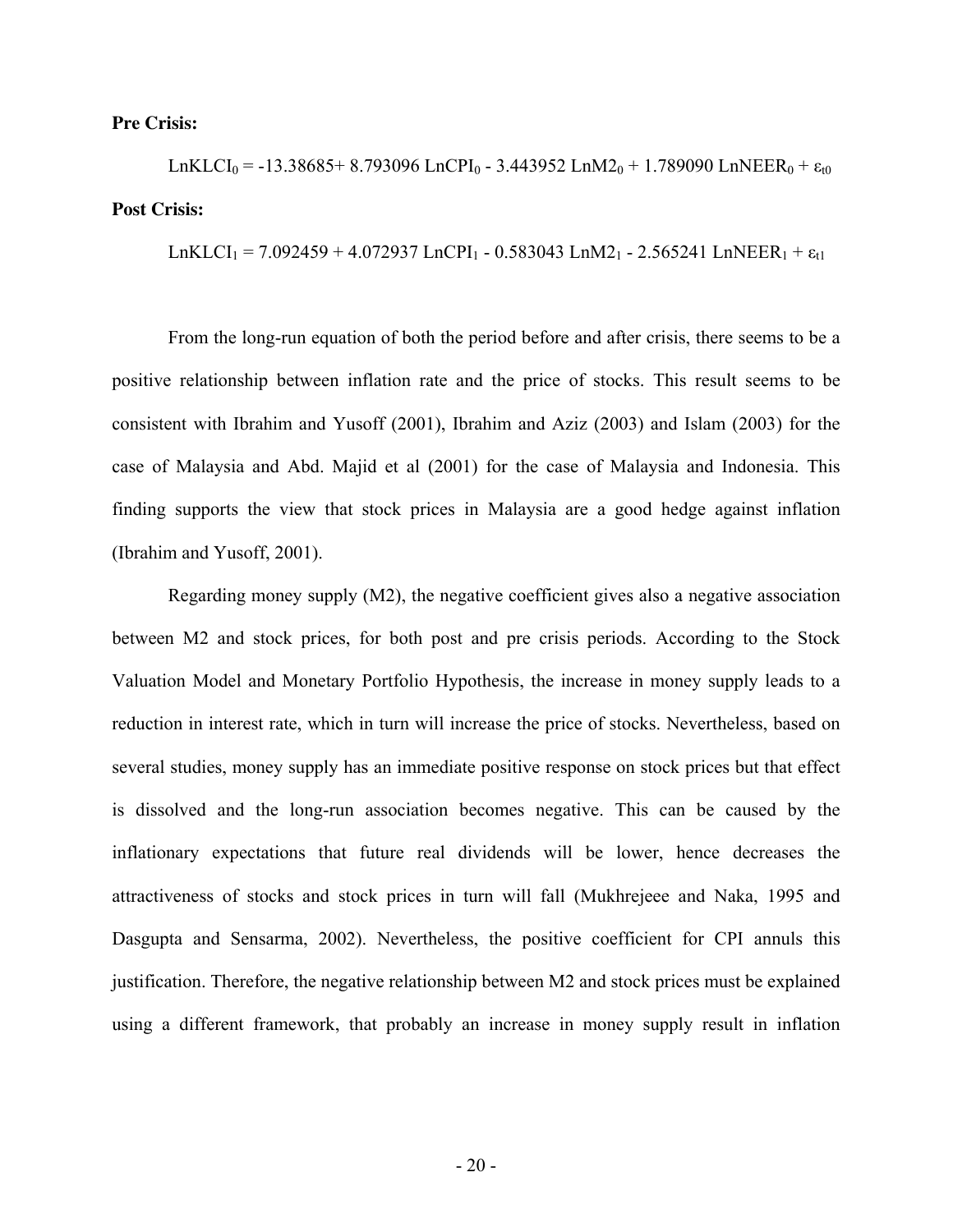uncertainty, leading to depreciation expectation and anticipation of future contractions (Ibrahim and Yusoff, 2001).

As for exchange rate, the pre-crisis long-run equation shows that currency depreciation seems to be associated with an increase in stock prices. While the post-crisis long-run equation indicates the opposite, meaning that currency appreciation leads to a decrease in stock prices. In fact, currency effect may have a positive or negative association with stock prices depending on the nature of the economy. For net-exporting economies, currency depreciation leads to an increase in net exports as domestic products become cheaper in the world market. Hence the increase in firms' profitability will be reflected in the value of the stocks. However, for economies that depend heavily on imports, currency depreciation may lead to higher import prices causing a fall in firms' profit and in turn the price of stocks. The net effect of currency depreciation will depend on which of these factors is more dominant. In addition, currency depreciation may also create expectations in future increase in the exchange rate which consequently leads to a fall in the investment flows to the country (Ibrahim and Yusoff 2001). Our result shows that negative net effects are more dominant, hence creating downward pressure on stock prices. This result is consistent with Ibrahim and Yusoff (2001) and Ibrahim and Aziz (2003) for the Malaysian equity market, and Kwon and Shin (1999), for the Korean case. While a study by Yusoff (2003) on Malaysian stock market finds that positive net effects are more dominant.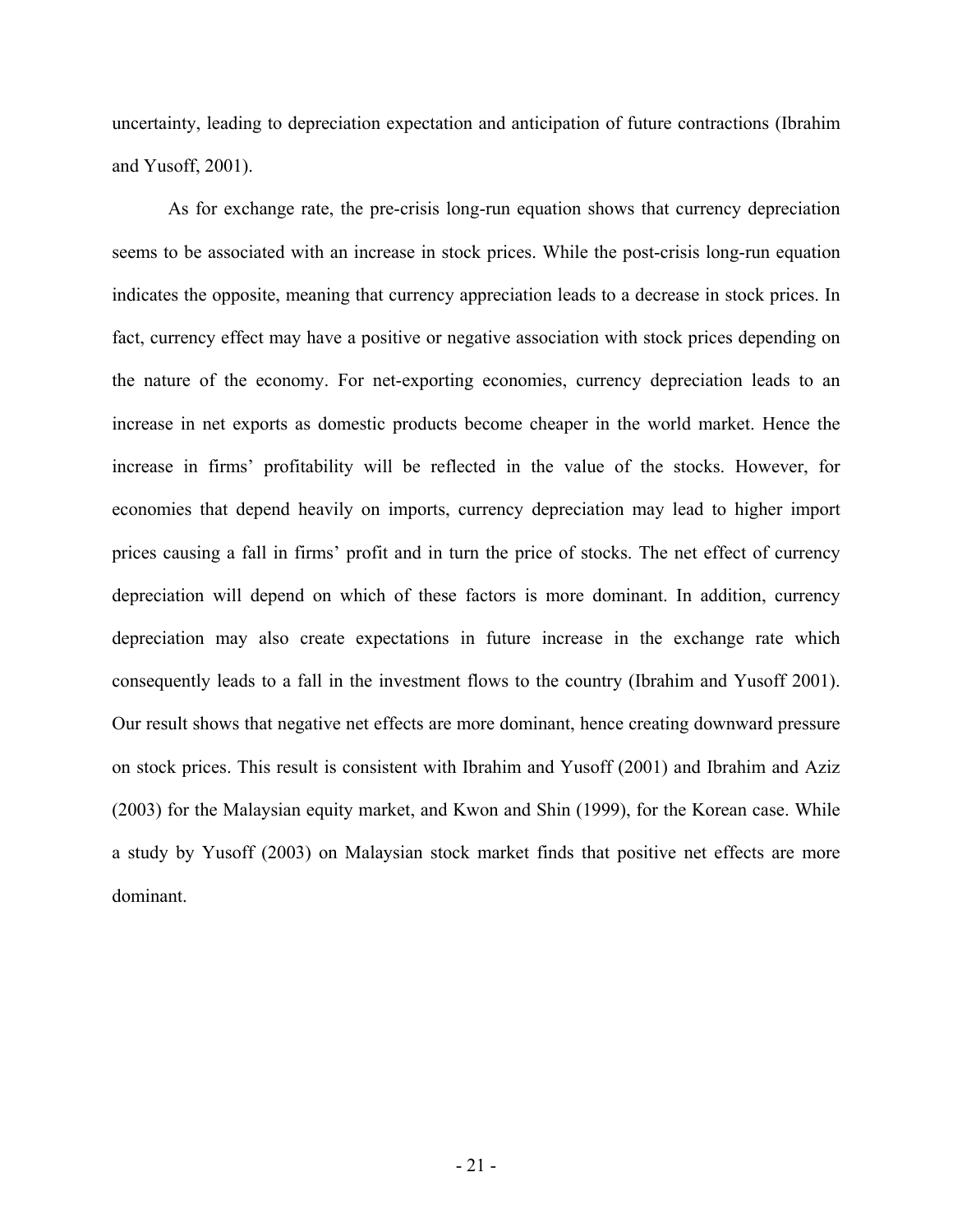#### **4.3 Error Correction Model**

The presence of cointegration indicates that at least one of the variables tests react to deviations from the long-run relationship. Here we investigate whether stock prices corrects for disequilibrium.

Our dynamic causal link between macroeconomic variables and stock prices can be modeled as:

$$
\Delta(LnKLCI)_t = h_0 + h_{1i} \sum_{i=0}^{1} \Delta LnCPI_{t-i} + h_{2i} \sum_{i=0}^{1} \Delta LnM2_{t-i} + h_{3i} \sum_{i=0}^{1} \Delta LnNEER_{t-i} + h_{4i}EC_{t-1} + E_t
$$

Where  $EC_{t-1}$  here is the stock prices error correction term (lagged residual of statistic regression) and "∆" stands for first difference.

If the error term is significant, the lagged dependent variables are important in predicting current movement if the stock prices and also means that stock prices adjust to the previous equilibrium error and that past macroeconomic variables have significant explanatory power for current stock prices.

Based on table 6, the estimated coefficient for  $ECT_0$  is 30.28% and  $ECT_1$  is 27.6% and are found significant at 1% significant level, suggesting that the last period (month) disequilibrium in stock prices before crisis is corrected in the next month by 30.28% while after crisis the disequilibrium is corrected by only 27.6% in the next month. There seems to be a decline in the speed of adjustment after the crisis, however both values seems to adjust slowly towards the long-run equilibrium. This implies that any shock that forces stock prices from their long-run value will take a long time for prices to return to its equilibrium unless there are other shocks that counter the initial one.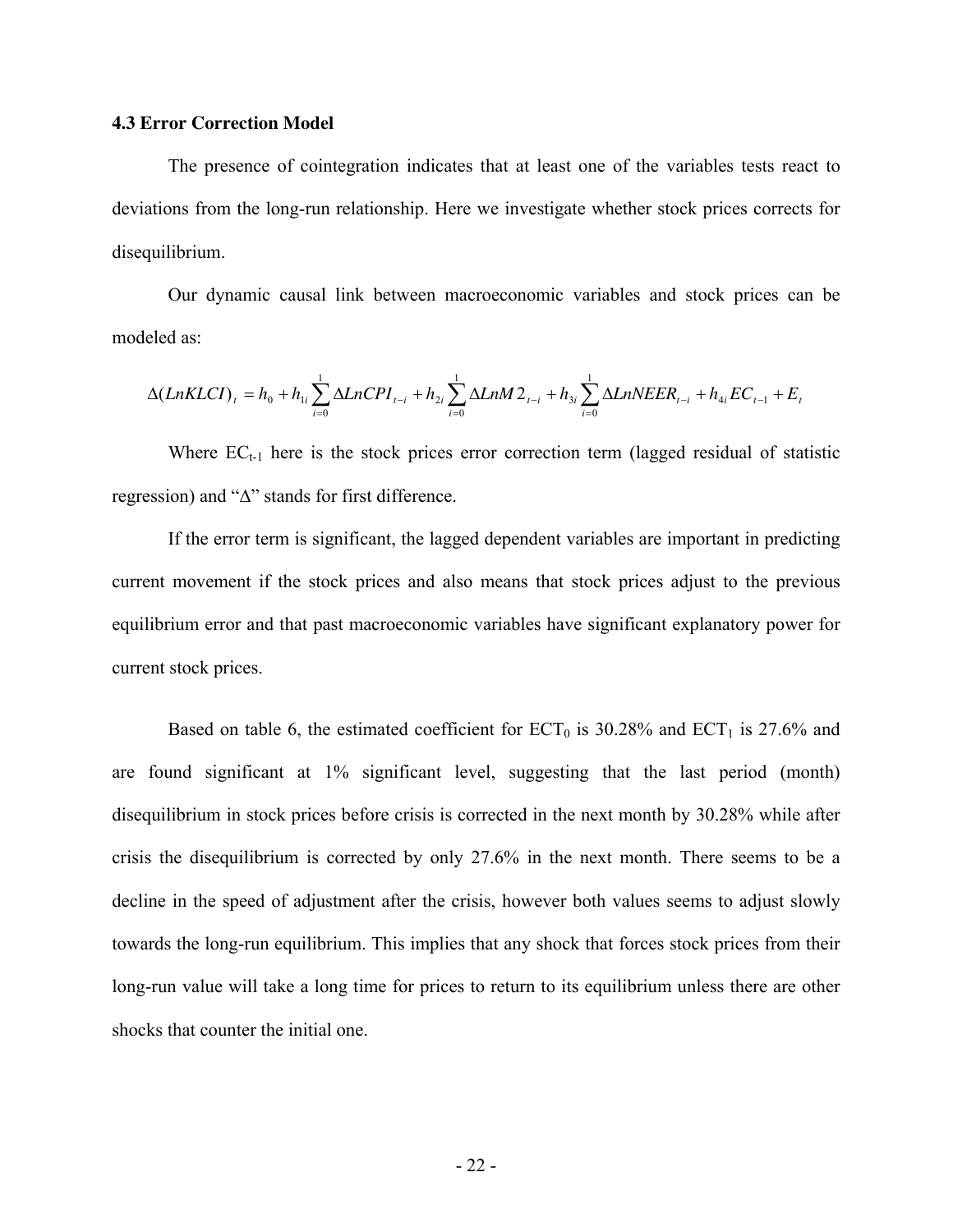| <b>Error Correction</b> | <b>Parameter Estimate</b> | <b>Standard Error</b> | t-statistics |
|-------------------------|---------------------------|-----------------------|--------------|
| ECT <sub>0</sub>        | $-0.302813$               | $-3.61830$            | $0.08369*$   |
| ECT1                    | $-0.275707$               | -4.78059              | $0.05767*$   |

|  |  |  |  | <b>TABLE 6: Error Correction Model of Stock Prices</b> |  |  |  |  |
|--|--|--|--|--------------------------------------------------------|--|--|--|--|
|--|--|--|--|--------------------------------------------------------|--|--|--|--|

\*,\*\*,\*\*\*\* indicates significance at 1%, 5% and 10% respectively

#### **4.4 Granger Causality**

After estimating the long-run equilibrium for stock prices and macroeconomic variables, we intend to investigate the dynamic interactions between these variables. In this section we present the result of the pair wise Granger Causality with a uniform lag 4 for the period before crisis and 2 for the period after crisis which is sufficient to whiten the noise process.

From table 7, some general findings can be concluded. For the period before crisis we can see that only exchange rate affects stock prices with bidirectional causality between both variables. However, inflation rate and money supply may have an indirect affect on stock prices through their affect on exchange rate.

While for the period after crisis:

- a) Only money supply and exchange rate affect stock prices
- b) There seems to be no causality between stock prices and inflation
- c) There exists a unidirectional causality from money supply and exchange rate to inflation

Based on these findings we can conclude that for the period before crisis, exchange rate lead stock prices and vise versa, while after the crisis money supply and exchange rate lead stock prices but not the other way around. The finding that money supply leads stock prices is in line with earlier studies conducted on the Malaysian equity market Ibrahim and Yusoff (2001) and Yusoff (2003).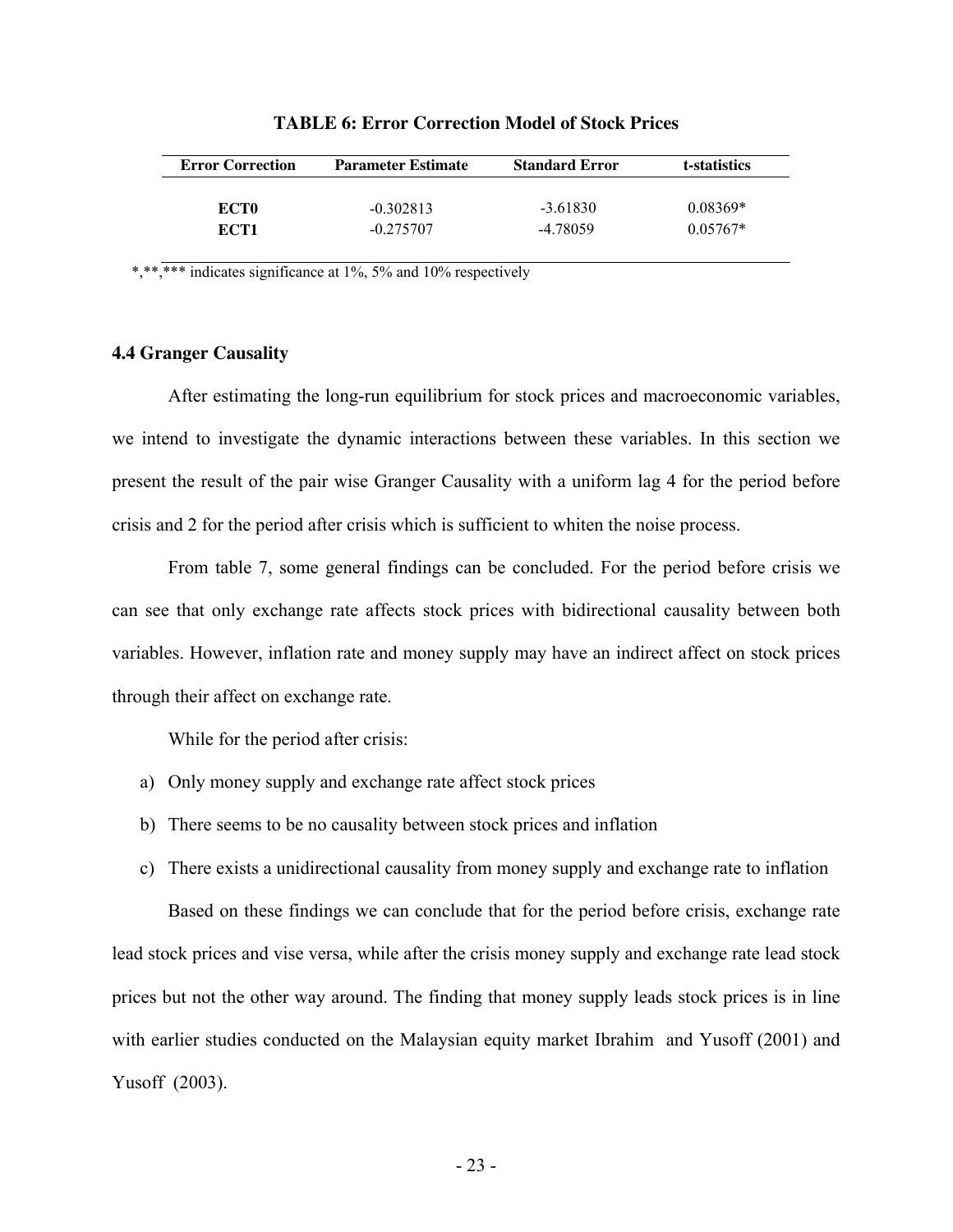| <b>Null Hypothesis</b>               |          | <b>Pre-Crisis</b> | <b>Post-Crisis</b> |              |
|--------------------------------------|----------|-------------------|--------------------|--------------|
|                                      | Chi-sq   | Prob.             | Chi-sq             | Prob.        |
| LnCPI does not Granger Cause LnKLCI  | 4.824558 | 0.3058            | 3.855577           | 0.1455       |
| LnM2 does not Granger Cause LnKLCI   | 6.644070 | 0.1559            | 5.619017           | $0.0602$ *** |
| LnNEER does not Granger Cause LnKLCI | 8.162423 | $0.0858***$       | 5.405330           | $0.0670***$  |
| LnKLCI does not Granger Cause LnCPI  | 5.686069 | 0.2239            | 0.713226           | 0.7000       |
| LnM2 does not Granger Cause LnCPI    | 5.795021 | 0.2150            | 6.548214           | $0.0379**$   |
| LnNEER does not Granger Cause LnCPI  | 11.94921 | $0.0177*$         | 6.379311           | $0.0412**$   |
| LnKLCI does not Granger Cause LnM2   | 2.173075 | 0.7040            | 1.618386           | 0.4452       |
| LnCPI does not Granger Cause LnM2    | 8.330643 | $0.0802***$       | 2.313394           | 0.3145       |
| LnNEER does not Granger Cause LnM2   | 1.875571 | 0.7586            | 1.700582           | 0.4273       |
| LnKLCI does not Granger Cause LnNEER | 10.52584 | $0.0324**$        | 0.576943           | 0.7494       |
| LnCPI does not Granger Cause LnNEER  | 0.627260 | 0.9600            | 0.074652           | 0.9634       |
| LnM2 does not Granger Cause LnNEER   | 17.54078 | $0.0015*$         | 0.007170           | 0.9964       |
|                                      |          |                   |                    |              |

**TABLE 7: Short-run Granger Causality** 

\*, \*\*\* indicates significance at 1%, 5%, and 10% respectively.

#### **4.5 Variance Decomposition**

Variance decomposition measures the percentage of forecast error of variation that is explained by another variable within the short-run dynamics and interactions. Since the results maybe sensitive to ordering of the variables, the most widely used orthogonalisation procedure is the Choleski Decomposition which eliminates any contemporaneous correlation between a given innovation series and all those series which precede it in the chosen ordering. The ordering chosen is CPI, M2, NEER which is based on the degree of exogeneity of the variables and is also consistent with the work of Ibrahim (2001).

The results are presented in tables 8.1 and 8.2 with variance decomposition at 3, 6, 9, and 12 month horizon. The findings suggest the presence of interaction among the variables. We observe that variations in stock prices are predominantly attributed to its own variations, accounting for 99.20% in the period before the crisis and 85.47% for the period after the crisis of the KLCI forecast error variance after 3 months. Compared to other variables in the first two quarters of the period before crisis, money supply explains most of the variation in stock prices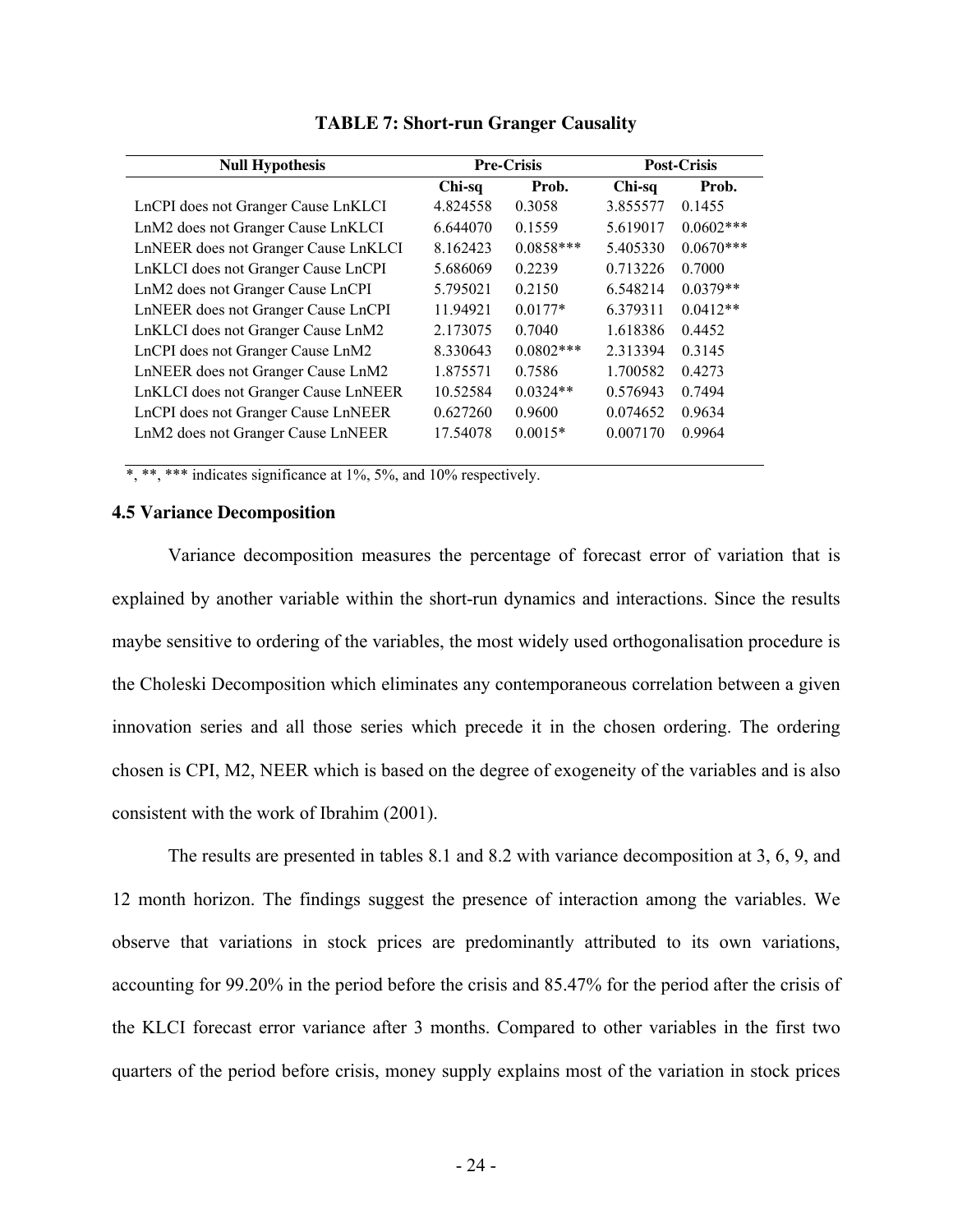counting for 11.59%, followed by inflation rate by 5.64%. However exchange rate does not have a short-run impact in the variation of stock prices, it only shows significant effect in the end of the year, counting for 2% of the variation. However, the results after the crisis show different dynamics of interaction between these variables. In the first quarter inflation explains relatively higher fraction of the KLCI forecast error variance by 12.97%, followed by money supply with 8.74%. Exchange rate has a tendency to not capture the variation in the first semester of the year, but at the end of the year exchange rate forecast error variance is around 28.52%, accounting for the highest percentage among the other variables, followed by inflation (11.5%) and money supply (6.64%). This can be due to the reason that Malaysia followed the pegged exchange rate regime from 1998 until mid 2005, which indicate that there have not been significant shocks/innovations in the value of exchange rate.

On the other hand, KLCI capture captures most variations on money supply accounting for 24.69% at the end of the year, which is considered high, followed by the exchange rate (3.28%) which is not that significant. In the period after crisis, however, it seem that KLCI does not capture much variations on the macroeconomic variables discussed, except for CPI (3.36%) which is also not considered high. While inflation responds to both shocks in exchange rate and money supply, each explaining 15.89% and 11.41% of the forecast error variation of CPI at the end of the year, respectively. These results are consistent with the Granger-Causality test that has been conducted earlier. In the same time, forecast error variation in M2 is attributable in a substantial portion to inflation with 7.76% after 12 months.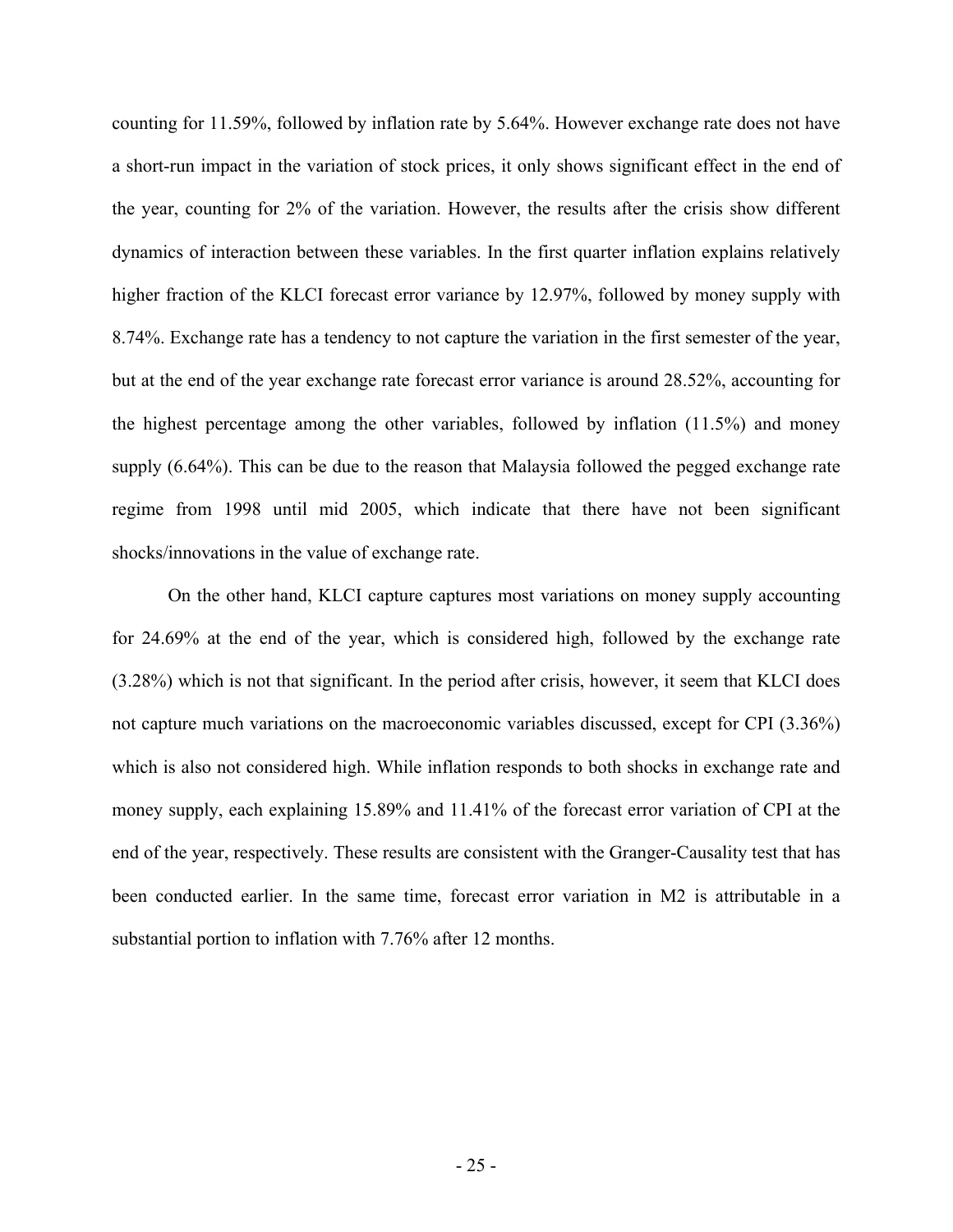|                           | Period | By innovation in $(\%)$ |              |          |               |  |
|---------------------------|--------|-------------------------|--------------|----------|---------------|--|
| <b>Variable Explained</b> |        | LnKLCI                  | <b>LnCPI</b> | LnM2     | <b>LnNEER</b> |  |
|                           |        |                         |              |          |               |  |
| LnKLCI                    | 3      | 99.20257                | 3.231635     | 0.495370 | 0.297236      |  |
|                           | 6      | 82.29356                | 5.640274     | 11.58915 | 0.477015      |  |
|                           | 9      | 73.50910                | 4.593857     | 20.67950 | 1.217543      |  |
|                           | 12     | 70.45798                | 4.039567     | 23.46959 | 2.032860      |  |
| <b>LnCPI</b>              | 3      | 0.735043                | 87.81286     | 11.31188 | 0.140218      |  |
|                           | 6      | 0.559425                | 67.12024     | 30.10561 | 2.214720      |  |
|                           | 9      | 1.452107                | 64.02092     | 33.16075 | 1.366226      |  |
|                           | 12     | 1.585387                | 64.68697     | 32.51228 | 1.215367      |  |
| LnM2                      | 3      | 13.11796                | 16.59164     | 69.99904 | 0.291354      |  |
|                           | 6      | 17.70095                | 15.04679     | 65.94664 | 1.305627      |  |
|                           | 9      | 22.52203                | 12.85111     | 62.16501 | 2.461853      |  |
|                           | 12     | 24.69744                | 11.58301     | 60.68824 | 3.031314      |  |
| <b>LnNEER</b>             | 3      | 1.985894                | 1.401347     | 5.303894 | 91.30886      |  |
|                           | 6      | 2.496015                | 1.036437     | 7.751059 | 88.71649      |  |
|                           | 9      | 2.456489                | 1.294547     | 12.51168 | 83.73728      |  |
|                           | 12     | 3.277097                | 2.153943     | 13.46013 | 81.10883      |  |

# **TABLE 8.1: Variance Decomposition (Pre-Crisis)**

**TABLE 8.2: Variance Decomposition (Post-Crisis)** 

| <b>Variable Explained</b> | Period | By innovation in $(\%)$ |              |          |               |
|---------------------------|--------|-------------------------|--------------|----------|---------------|
|                           |        | LnKLCI                  | <b>LnCPI</b> | LnM2     | <b>LnNEER</b> |
|                           |        |                         |              |          |               |
| LnKLCI                    | 3      | 85.47097                | 8.607071     | 4.179621 | 1.742341      |
|                           | 6      | 75.92323                | 8.607071     | 4.179621 | 1.742341      |
|                           | 9      | 65.84774                | 12.96895     | 8.738528 | 2.369300      |
|                           | 12     | 53.34811                | 13.22600     | 8.191379 | 12.73488      |
| LnCPI                     | 3      | 0.683714                | 11.49512     | 6.637695 | 28.51907      |
|                           | 6      | 2.011325                | 87.20893     | 5.165051 | 6.942310      |
|                           | 9      | 2.896248                | 75.89726     | 9.580613 | 12.51080      |
|                           | 12     | 3.364860                | 69.80094     | 11.41147 | 15.89134      |
| LnM2                      | 3      | 1.484233                | 66.53542     | 12.34322 | 17.75650      |
|                           | 6      | 0.900565                | 9.519536     | 87.86611 | 1.130119      |
|                           | 9      | 0.590792                | 8.512842     | 88.49663 | 2.089966      |
|                           | 12     | 0.478730                | 8.043176     | 89.47420 | 1.891829      |
| <b>LnNEER</b>             | 3      | 0.063678                | 7.762513     | 90.17684 | 1.581918      |
|                           | 6      | 0.954868                | 0.010290     | 2.330225 | 97.59581      |
|                           | 9      | 1.964940                | 0.054435     | 1.507212 | 97.48349      |
|                           | 12     | 2.598178                | 0.144420     | 0.933748 | 96.95689      |

Note: Cholesky Ordering: LNKLCI LNCPI LNM2 LNNEER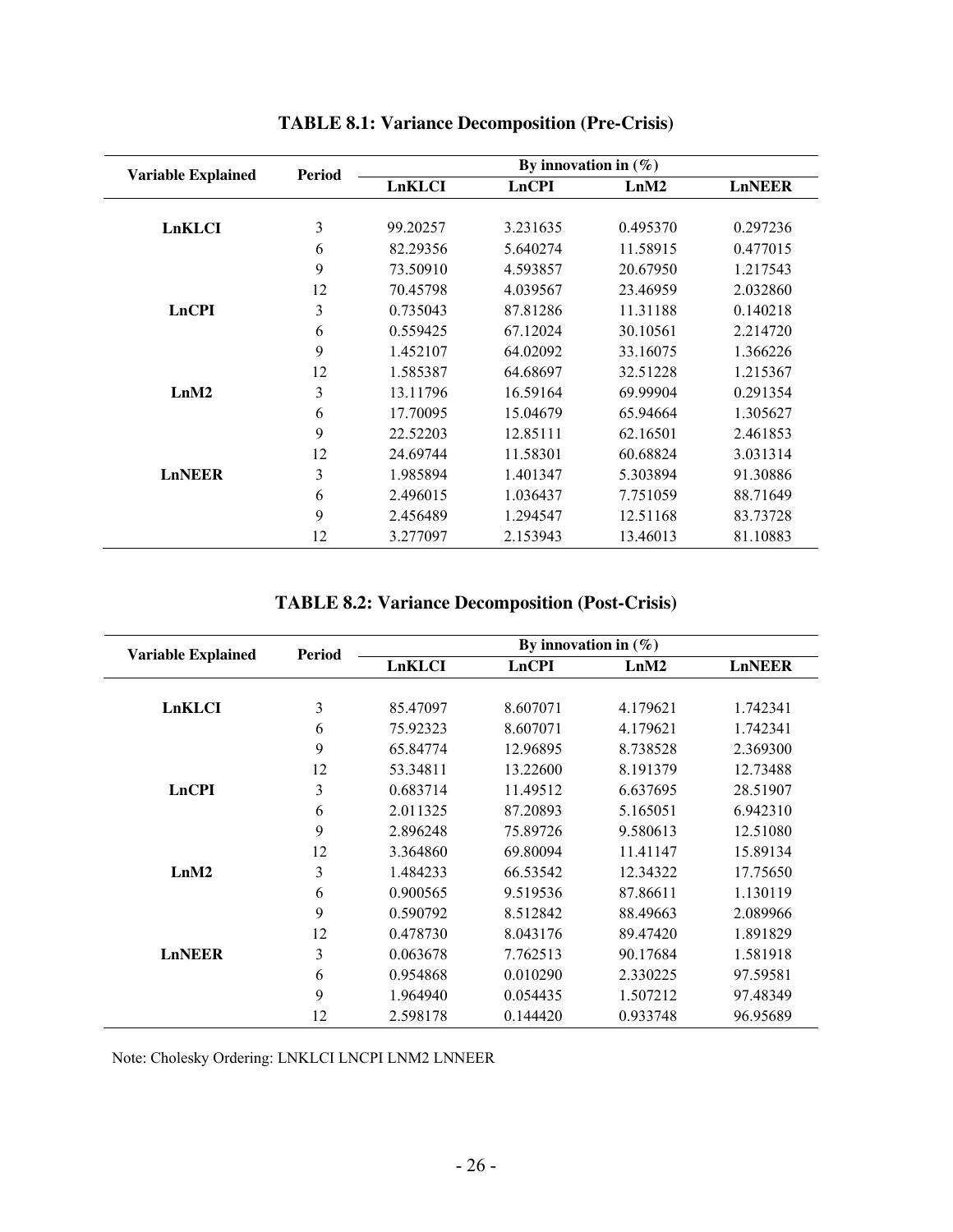From these results we can say that dynamics of interaction between macroeconomic variables and stock prices seems to be different from the period before and after the crisis. This could be due to changes in policy taken by the government to reform policy target effectiveness and curb volatility in stock prices. Nevertheless, we can conclude from our results that exchange rate, money supply and inflation rate can all be regarded as good candidates to be observed and controlled by the government in order to stabilize stock prices.

#### **4.6 Impulse Response Function**

Impulse response function can give an indication of the causal properties of the system. From Figures 1.1 and 1.2, we can see that the results are in line with the variance decomposition, where stock prices respond positively for shocks in inflation and money supply, with residing respond overtime for the latter indicating that the relation between M2 and stock prices is positive in the short-run but becomes negative in the long-run. The respond of stock prices to exchange rate is negative for the period before crisis but in the period after crisis the relationship is positive up till the fourth month, but falls to negative values afterwards. This is also in line with the result of the NEER negative coefficient in the long-run equation, shocks in the exchange rates affect stock prices negatively in the long-run but positively in the short-run. Overall results correspond well to other researches (Ibrahim and Yusoff, 2001).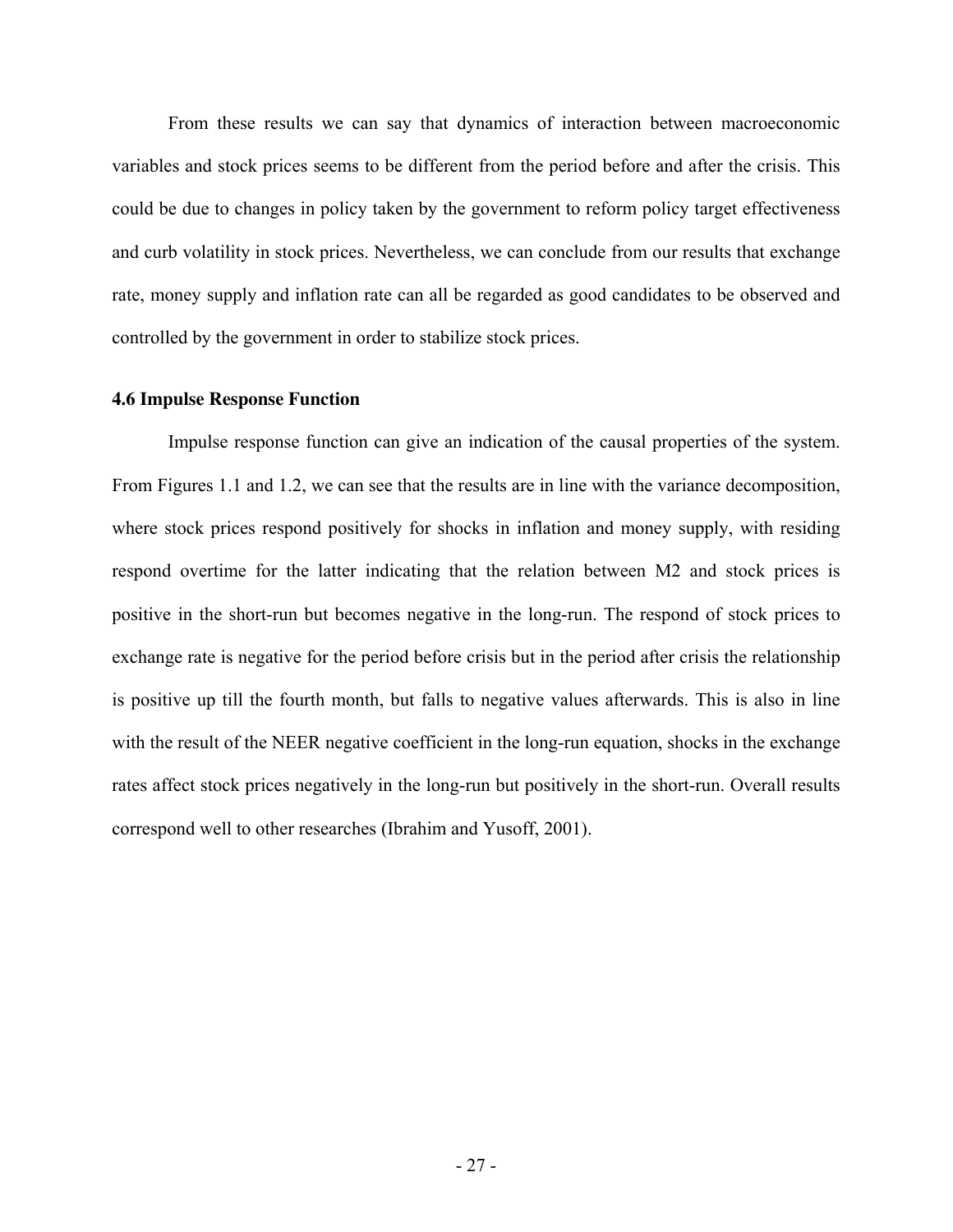

# **FIGURE 1.1: Impulse Response Function (Before Crisis)**



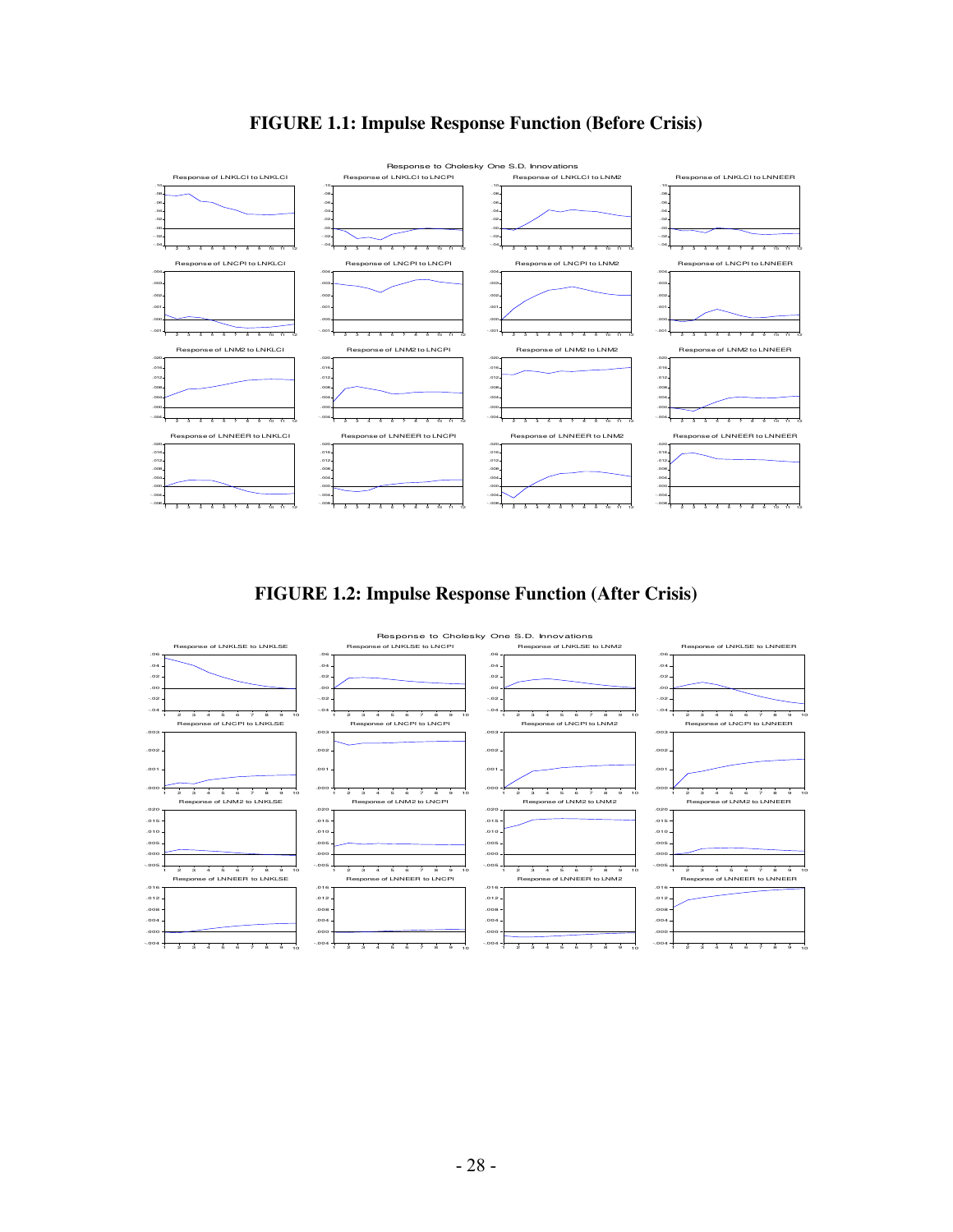### **5.0 CONCLUSION AND POLICY IMPLICATION**

This paper studies the effects of macroeconomic variables namely: inflation rate, money supply, and exchange rate on stock prices for Malaysia in the pre-crisis (1987-1995) and postcrisis periods (1999-2007). The findings indicate that these variables share a long-run relationship in both periods, indicating that deviations in the short-run stock prices will be adjusted towards the long-run value. However, from the value of the error correction model 30.28% before crisis and 27.6% after crisis, we can say that this adjustment is slow unless there are other shocks that occur at the same time and counter the initial shock. This result signals the importance of these variables as government targets to emphasize policy effects on stock market. Furthermore, the long-run equilibrium indicates that there is a positive relationship between inflation rate (CPI) and stock prices. This is in line with other studies conducted on the Malaysian equity market for the period before the economic crisis (Ibrahim and Yusoff (2001), Sabri et al (2001), Ibrahim and Aziz (2003) and Islam (2003)). This indicates that the feature of Malaysian stock prices as being good hedges against inflation stands even after the crisis. As for money supply (M2) is negative, which is also in line with Ibrahim and Yusoff (2001) and Ibrahim and Aziz (2003). The negative relation between money supply and stock market can be due to increase in inflation uncertainty that may lead to decrease in stock prices. As for exchange rate, there is different pattern of interaction in the period before and after crisis. Before crisis the long-run relationship was positive, while in the period after crisis there is negative association indicating that negative currency effect net effects are more dominant, hence creating downward pressure on stock prices. This also shows that the Malaysian economy is open for international trade. The results of the variance decomposition and impulse response function indicate that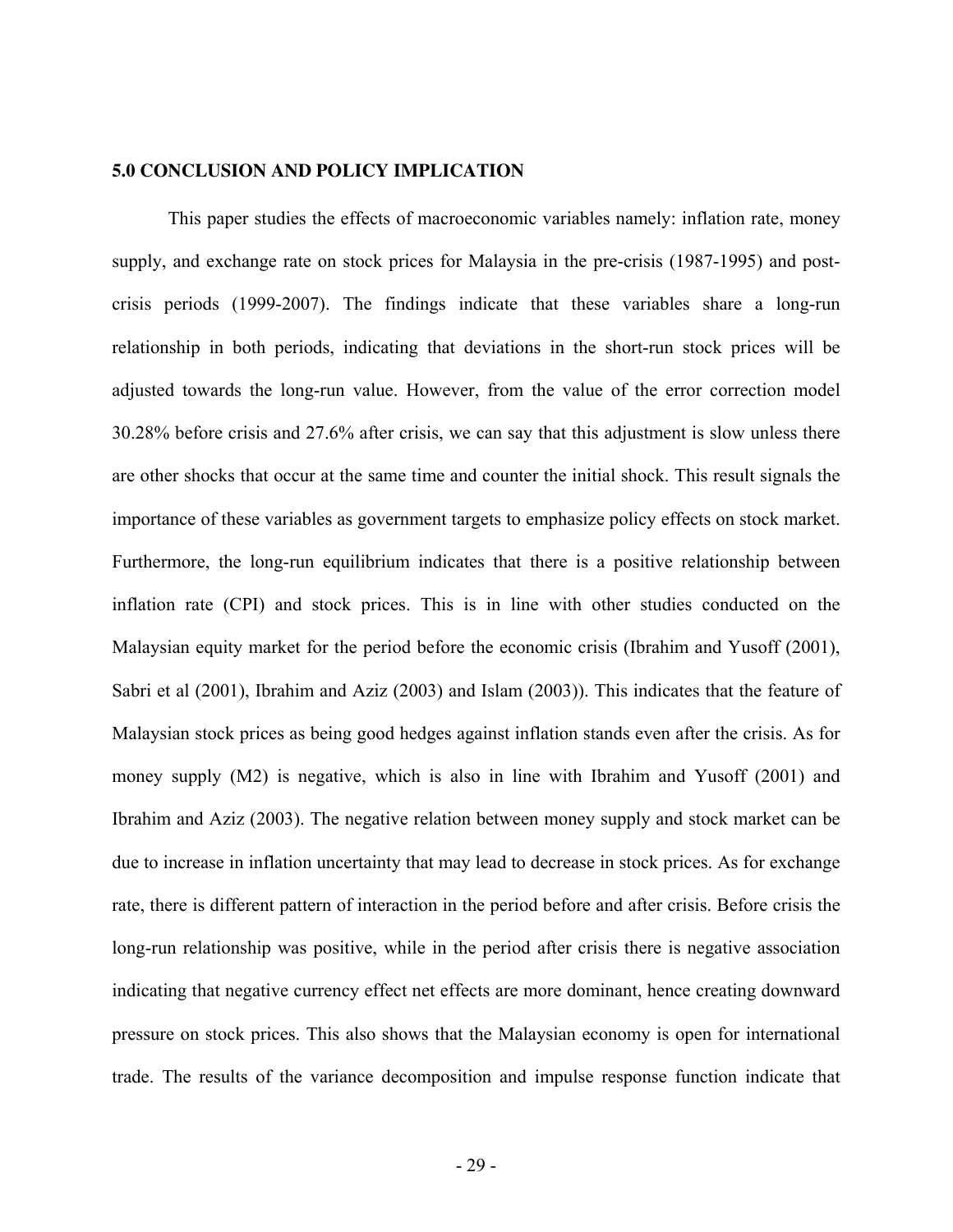stock prices respond to innovations in exchange rate and money supply positively in the shortrun, but the effect becomes negative in the long-run. This finding helps in giving input to the government in employing exchange rate policies as in the case of emerging markets adverse repercussions on equity markets may occur (Abdullah and Murinde (1997), Ibrahim and Yusoff (2001). Therefore, the decision of adopting exchange control measures introduced on September 1998 can be considered as part of pre-emptive measures implemented by the central bank to reduce several areas of vulnerabilities in the economy, including the stock market. The findings show that inflation, money supply and exchange rate are still good variables to be emphasized on by the government as financial policy instruments in order to stabilize stock prices.

## **REFERENCES:**

Abd. Majid, M.S., Meera, A.K., Azis, H.A and Ibrahim. M.H. (2001). The Relationship between Stock Returns and Inflation: Evidence from Malaysia and Indonesia, *Capital Market Review*, 9 (1&2): 129-154.

Adebiyi, M. A. (2007). Does Money Tell Us Anything About Inflation in Nigeria? *Singapore Economic Review*, 52(1), 117-134.

Ahmed, S. (2008). Aggregate economic variables and stock markets in India. *International Research Journal of Finance and Economics,* 14, 141-164.

Al-Khazali, O. M. and Pyun, C. S. (2004). Stock Prices and Inflation: New Evidence from the Pacific-Basin Countries. *Review of Quantitative Finance and Accounting,* 22, 123–140.

Azman-Saini, W.N.W., Habibullah, M.S., Law, S.H. and Dayang-Afizzah, A.M. (2006). Stock Prices, exchange rates and causality in Malaysia: a note. *The ICFAI Journal of Financial Economics,* 5, 7-13.

Bahmani, O. M., & Sohrabian, A. (1992). Stock prices and the effective exchange rate of the dollar. *Applied Economics*, 24, 459-464.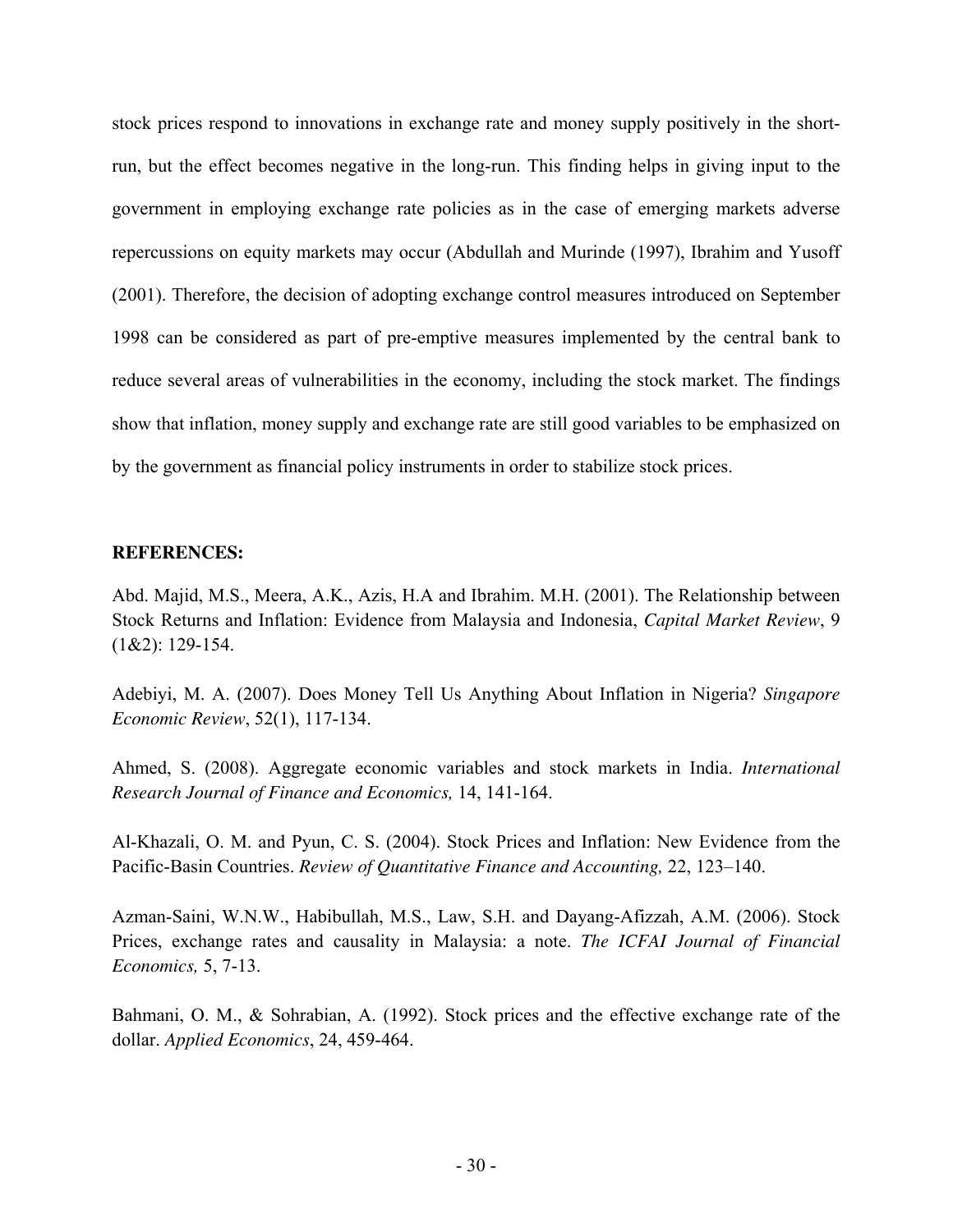Chami, R., Casimano, T. & Fullenkamp, C. (1999). The Stock Market Channel of Monetary Policy. *IMF Working Paper*, 1-25.

Chaudhuri, K. & Smiles, S. (2004). Stock Market and Aggregate Economic Activity: Evidence from Australia. *Applied Financial Economics,* (14), 121-129.

Dasgupta, P. & Sensama, R. (2002). *Monetary Policy and Predictability of Stock Return Evidence from a Liberalizing Economy Indira Ghandi*. Institute of Development Research, 1-22.

Enders, W. (1995). *Applied Econometric Time Series,* Toronto: John Wiley and Sons.

Fifield, S.G.M., Power, D.M., & Sinclair, Cd. (2002). Macroeconomic factors and share returns: An analysis using emerging market data. *International Journal of Finance and Economics,* 7, 51- 62.

Gan, C., Lee, M., Yong, H.H.A., & Zhang, J (2006). Macroeconomic variables and stock market interactions: New Zealand evidence. *Investment Management and Financial Innovation,* 3(4), 89-101.

Gujarati, D. N. (1995) *Basic Econometrics*, 3rd ed., New York: McGraw-Hill.

Habibullah, M.S. (1998). Money, output and Stock Price in Malaysia: Further Evidence. *Borneo Review,* 9, 135-155.

Humpe, A. & Macmillan, P.D. (2005). *Can macroeconomic variables explain long term stock market movements? A comparison of the US and Japan,* CRIEFF Discussion Papers 0511, Centre for Research into Industry, Enterprise, Finance and the Firm.

Ibrahim, M & Aziz. (2003). Macroeconomic Variables and the Malaysian Equity Market. *Journal of Economic Studies,* 30, 6-27.

Ibrahim, M & Yusoff. (1999). Macroeconomics Variables and Stock Price in Malaysia: an Empirical Analysis. *Asian Economic Journal,* 13(2), 219-231.

Ibrahim, M. H. (1999). Macroeconomic variables and stock prices in Malaysia: An empirical analysis. *Asian Economic Journal*, 13, 219-231.

Islam, M. (2003). The Kuala Lumpur stock market and economic factors: a generalto- specific error correction modeling test. *Journal of the Academy of Business and Economics*, accessed November 23, 2008, [available at http://eprints.uum.edu.my/438/1/Loo\_Hooi\_Beng.pdf ].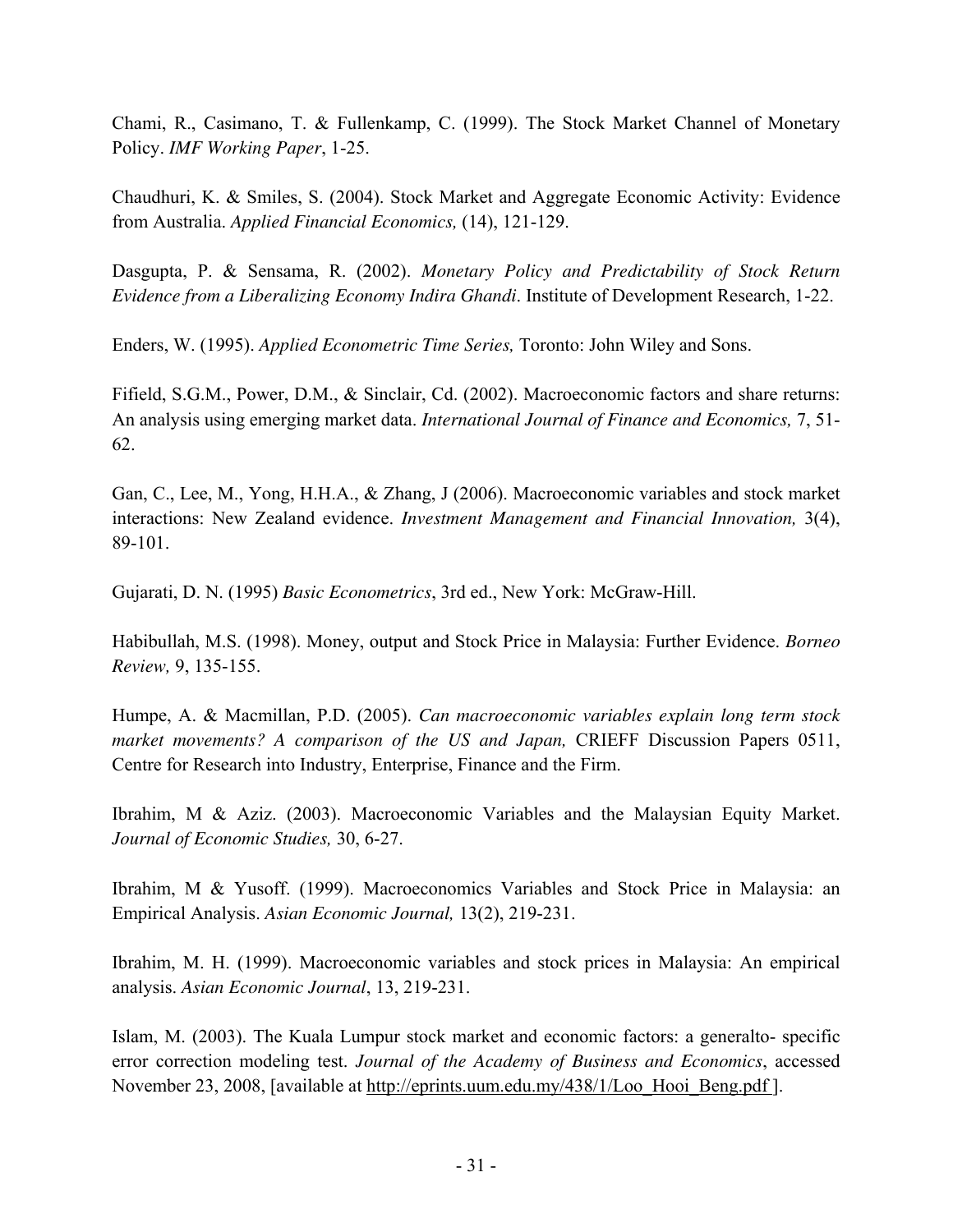Jeong, J-G et al. (2002). Intra and Inter-Continental Transmission of Inflation in Africa. *Applied Financial Economics*, 12, 731-741.

Kwon, S.K. & Shin, T.S. (1999). Cointegration and causality between macroeconomic variables and stock market returns. *Global Finance Journal*, 10:71-81.

Maghyereh, A. I. (2002). Causal relations among stock prices and macroeconomic variables in the small, open economy of Jordan, accessed on November 20, 2008, [available at http://ssrn.com/ abstract=317539].

Maysami & Koh. (1998). A Vector Error Correction Model of the Singapore Stock Market. *International Review of Economics and Finance,* 9, 79-96.

Maysami, R. C. & Koh, T. S. (2000). A Vector Error Correction Model of Singapore Stock Market. *International Review of Economic and Finance*, 9, 79-96.

Maysami, R.C., Howe, L.C., & Hamzah, M.A. (2004). Relationship between macroeconomic variables and stock market indices: cointegration evidence from stock exchange of Singapore's All-S sector indices. *Jurnal Pengurusan,* 24, 47-77.

Mishkin, F. (2007). *The Economics of Money, Banking, and Financial Market.* Pearson, Boston

Mishra, A. K. (2004). Stock Market and Foreign Exchange Market in India: Are They Related?. *South Asia Economic Journal,* 5, 209.

Mukherjee, T. K. & Naka, A. (1995). Dynamic Relations between Macroeconomic Variables and the Japanese Stock Market: An Application of vector error correction model. *The Journal of Financial Research,* 18(2), 223-237.

Mukherjee, T. K. & Naka, A. (1995). Dynamic relations between macroeconomic variables and the Japanese stock market: an application of a vector error correction model. *The Journal of Financial Research,* 18(2), 223-237.

Nasseh, A. and Strauss, J. (2000). Stock prices and domestic and international macroeconomic activity: a cointegration approach. *The Quarterly Review of Economics and finance,* 40, 229-245.

Nieh, C.C. and Lee, C.F. (2001). Dynamic relationship between stock prices and exchange rates for G-7 countries. *The Quarterly Review of Economics and Finance,* 41, 477-490.